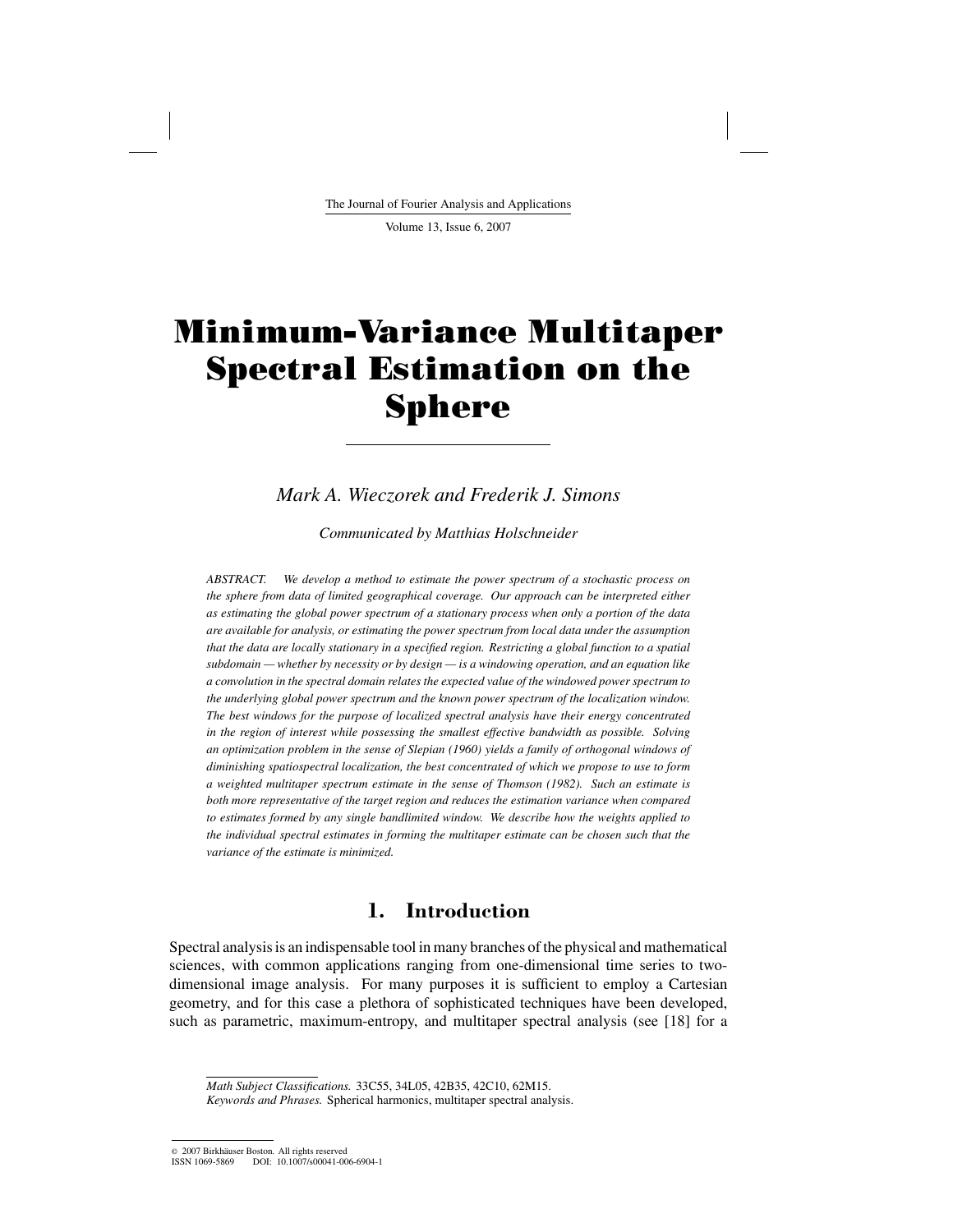comprehensive review). However, for certain problems, especially in geophysics, it is necessary to obtain spectral estimates from data that are localized to specific regions on the surface of a sphere. While subsets of these data could be mapped to a two-dimensional plane, enabling the use of Cartesian methods, this procedure is bound to introduce some error into the obtained spectral estimates. As the size of the region approaches a significant fraction of the surface area of the sphere, these would naturally become increasingly unreliable.

Spectral analysis on the sphere is an important tool in several scientific disciplines, and two examples suffice to illustrate the range of problems that are often encountered. First, in geophysics and geodesy it is common to represent the gravity field and topography of the terrestrial planets as spherical harmonic expansions and to use their cross-spectral properties to investigate the interior structure of the body [29]. However, since the relationship between the gravity and topography coefficients depends upon the geologic history of the geographic area of interest, it is often necessary to consider only a localized subset of these data. A second example is in the field of cosmology where the power spectrum of the cosmic microwave background radiation is used to place important constraints on the structure and constitution of the universe [25]. In contrast to many geophysical problems, the measured temperature fluctuations are often assumed to be derived from a globally stationary process. Nevertheless, when estimating the power spectrum from satellite and terrestrial-based measurements, it is necessary to mask out regions that are contaminated by emissions emanating from the plane of our own galaxy [9].

On the sphere one is thus concerned generally with estimating the power spectrum of a certain process from data confined to a restricted region. As illustrated by the above examples, this can be interpreted in one of two ways. In one case, the function is assumed to be stationary, and an estimate of the global power spectrum is desired based on a localized subset of data. In the second case, the data are known to be nonstationary, and an estimate of a "localized" power spectrum is sought by assuming local stationarity of the data within the specified region.

The restriction of data to a specified region is equivalent to multiplying a globally defined function by a localization window or "data taper," and the objective is to relate the power spectrum of this localized field to the global one. This has been investigated by using single binary masks [10], as well as families of orthogonal isotropic windows with the purpose of obtaining a "multitaper" estimate [31]. The use of multiple localization windows, as originally pioneered in the Cartesian domain by Thomson [26], possesses many advantages over that of a single window, in particular, smaller variances of the resulting spectral estimates and more uniform coverage of the localization region. Here, we extend our previous approach [31] of using zonal tapers (i.e., those with azimuthal symmetry about a polar axis) to the general case that includes nonzonal tapers [21]. The inclusion of nonzonal data tapers greatly increases the number of individual spectral estimates that make up the multitaper estimate, and this leads to a significant reduction in the variance of this estimate. We demonstrate how the weights of the individual estimates can be chosen to minimize the multitaper estimation variance.

In this article, we first describe the theory of estimating the global power spectrum of a stochastic stationary process through the use of localization windows. This includes quantifying the relationship between the global and localized power spectra, the design of windows that are optimal for this purpose, and the formation of a minimum-variance multitaper spectral estimate. The majority of the theoretical development relating to these problems is contained in four appendices. Following this, we describe the statistical properties of the multitaper estimates (such as their bias and variance) heuristically when the data are governed by a stochastic process with either a "white" or "red" power spectrum.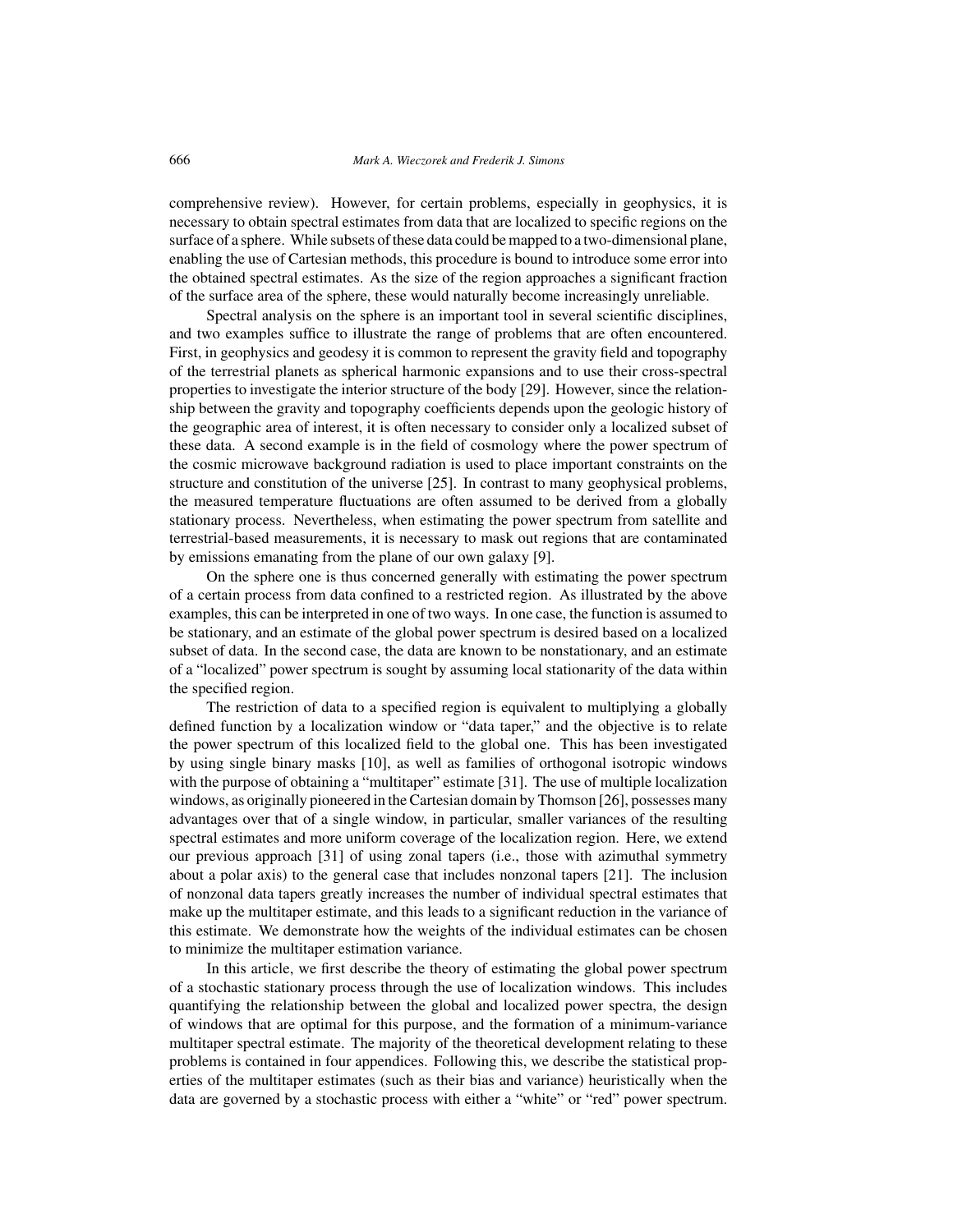Next, we give an example of estimating the power spectrum from a single realization of a stochastic process. Finally, we conclude by emphasizing avenues of future research.

# **2. Theory**

#### **2.1 Localized Spectral Estimation**

Any real square-integrable function on the unit sphere can be expressed by a linear combination of orthogonal functions as

$$
f(\Omega) = \sum_{l=0}^{\infty} \sum_{m=-l}^{l} f_{lm} Y_{lm}(\Omega) ,
$$
 (2.1)

where  $Y_{lm}$  is a real spherical harmonic of degree *l* and order *m*,  $f_{lm}$  is the corresponding expansion coefficient, and  $\Omega = (\theta, \phi)$  represents position on the sphere in terms of colatitude,  $\theta$ , and longitude,  $\phi$ . The real spherical harmonics are defined in terms of a product of a Legendre function in colatitude and either a sine or cosine function in longitude,

$$
Y_{lm}(\Omega) = \begin{cases} \bar{P}_{lm}(\cos \theta) \cos m\phi & \text{if } m \ge 0\\ \bar{P}_{l|m|}(\cos \theta) \sin |m|\phi & \text{if } m < 0, \end{cases}
$$
 (2.2)

and the normalized Legendre functions used in this investigation are given by

$$
\bar{P}_{lm}(\mu) = \sqrt{(2 - \delta_{0m})(2l + 1)} \sqrt{\frac{(l - m)!}{(l + m)!}} P_{lm}(\mu) , \qquad (2.3)
$$

where  $\delta_{ij}$  is the Kronecker delta function and  $P_{lm}$  is the standard associated Legendre function,

$$
P_{lm}(\mu) = \frac{1}{2^l l!} \left(1 - \mu^2\right)^{m/2} \left(\frac{d}{d\mu}\right)^{l+m} \left(\mu^2 - 1\right)^l. \tag{2.4}
$$

With the above definitions, the spherical harmonics of  $(2.2)$  are orthogonal over the sphere and possess unit power,

$$
\frac{1}{4\pi} \int_{\Omega} Y_{lm}(\Omega) Y_{l'm'}(\Omega) d\Omega = \delta_{ll'} \delta_{mm'} , \qquad (2.5)
$$

where  $d\Omega = \sin\theta \, d\theta \, d\phi$ . We note that this unit-power normalization is consistent with that used by the geodesy community, but differs from the physics and seismology communities that use orthonormal harmonics [3, 27] and the magnetics community that uses Schmidt semi-normalized harmonics [2]. Furthermore, we omit the Condon-Shortley phase factor of *(*−1*)m* in the definition of the spherical harmonics, which is consistent with the usage of the geodesy and magnetics communities. Using (2.1) and (2.5), the total power of a real function *f* can be shown to be related to its spectral coefficients by a generalization of Parseval's theorem:

$$
\frac{1}{4\pi} \int_{\Omega} \left[ f(\Omega) \right]^2 d\Omega = \sum_{l=0}^{\infty} S_{ff}(l) , \qquad (2.6)
$$

where

$$
S_{ff}(l) = \sum_{m=-l}^{l} f_{lm}^{2}
$$
 (2.7)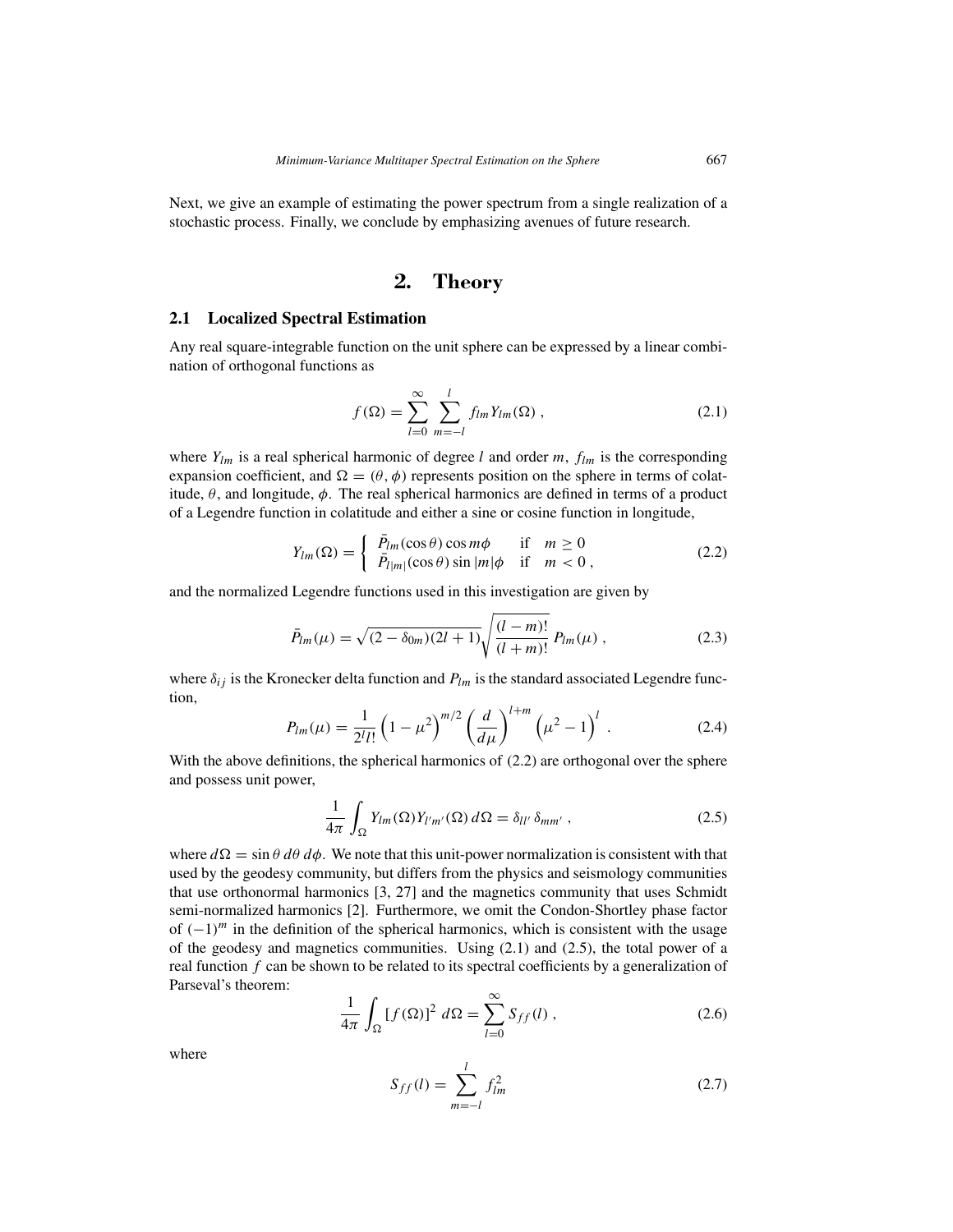is referred to as the power spectrum of *f* . Similarly, the cross-power of two real functions *f* and *g* is given by

$$
\frac{1}{4\pi} \int_{\Omega} f(\Omega) g(\Omega) d\Omega = \sum_{l=0}^{\infty} S_{fg}(l) ,
$$
 (2.8)

where the cross-power spectrum is

$$
S_{fg}(l) = \sum_{m=-l}^{l} f_{lm} g_{lm} . \qquad (2.9)
$$

The power and cross-power spectra possess the property that they are unmodified by a rotation of the coordinate system [12]. Efficient and accurate algorithms for calculating the normalized Legendre functions and spherical harmonic coefficients of a function can be found in [5] and [11], respectively. The relationship between real and complex spherical harmonics, which is necessary for certain derivations in the appendices, is presented in Appendix A.

If the function  $f$  of  $(2.1)$  were known globally, it would be a trivial matter to obtain its spherical harmonic coefficients  $f_{lm}$ , and by consequence  $S_{ff}$ , its power spectrum [4]. Unfortunately, in spherical analyses it is common that the function is only known within a restricted domain on the sphere, or conversely, that it is necessary to ignore certain contaminated or unrepresentative regions of the global data set. Alternatively, it may arise that the global function is known to be nonstationary, and that a local power spectrum estimate is desired under the assumption of local stationarity for a specified region.

The localization of a global function to a given domain can be formulated as a windowing operation,

$$
\Phi(\Omega) = h(\Omega) f(\Omega) , \qquad (2.10)
$$

where *h* is the localization window and  $\Phi$  is the localized version of *f*. While a naive binary mask is sometimes used for *h*, indicating either the presence or absence of data, this choice will later be shown to possess undesirable properties analogous to those of the standard periodogram [18]. After having chosen *h*, the power spectrum of the localized function,  $S_{\Phi\Phi}$ , is easily calculated from (2.6) and (2.7). It should be clear that while  $S_{\Phi\Phi}$ might resemble  $S_{ff}$ , the two will not be equal as a result of the windowing operation. The quantity  $S_{\Phi\Phi}$  will here be referred to as both the *localized* and *windowed* power spectrum.

The relationship between  $S_{ff}$  and  $S_{\Phi\Phi}$  is a complicated one, and it is generally not possible to invert for the former given the latter. Nevertheless, if it is assumed that the function *f* is a stationary stochastic process, a simple relationship exists between the *expectation* of  $S_{\Phi\Phi}$  and  $S_{ff}$ , namely,

$$
\langle S_{\Phi\Phi}(l)\rangle = \sum_{j=0}^{L} S_{hh}(j) \sum_{i=|l-j|}^{l+j} S_{ff}(i) \left(C_{j0i0}^{l0}\right)^2 , \qquad (2.11)
$$

where  $\langle \cdots \rangle$  denotes the expectation operator, *L* is the spherical harmonic bandwidth of *h*, and the symbol in parentheses is a Clebsch-Gordan coefficient. Various forms of this relationship have been previously derived independently [10, 17, 31], and in Appendix B we generalize this to the case of localized cross-power spectra. Here, it is sufficient to note that for  $(2.11)$  to hold the spherical harmonic coefficients of  $f_{lm}$  are required to be zeromean random variables with a variance that depends only on degree *l*. The expectation of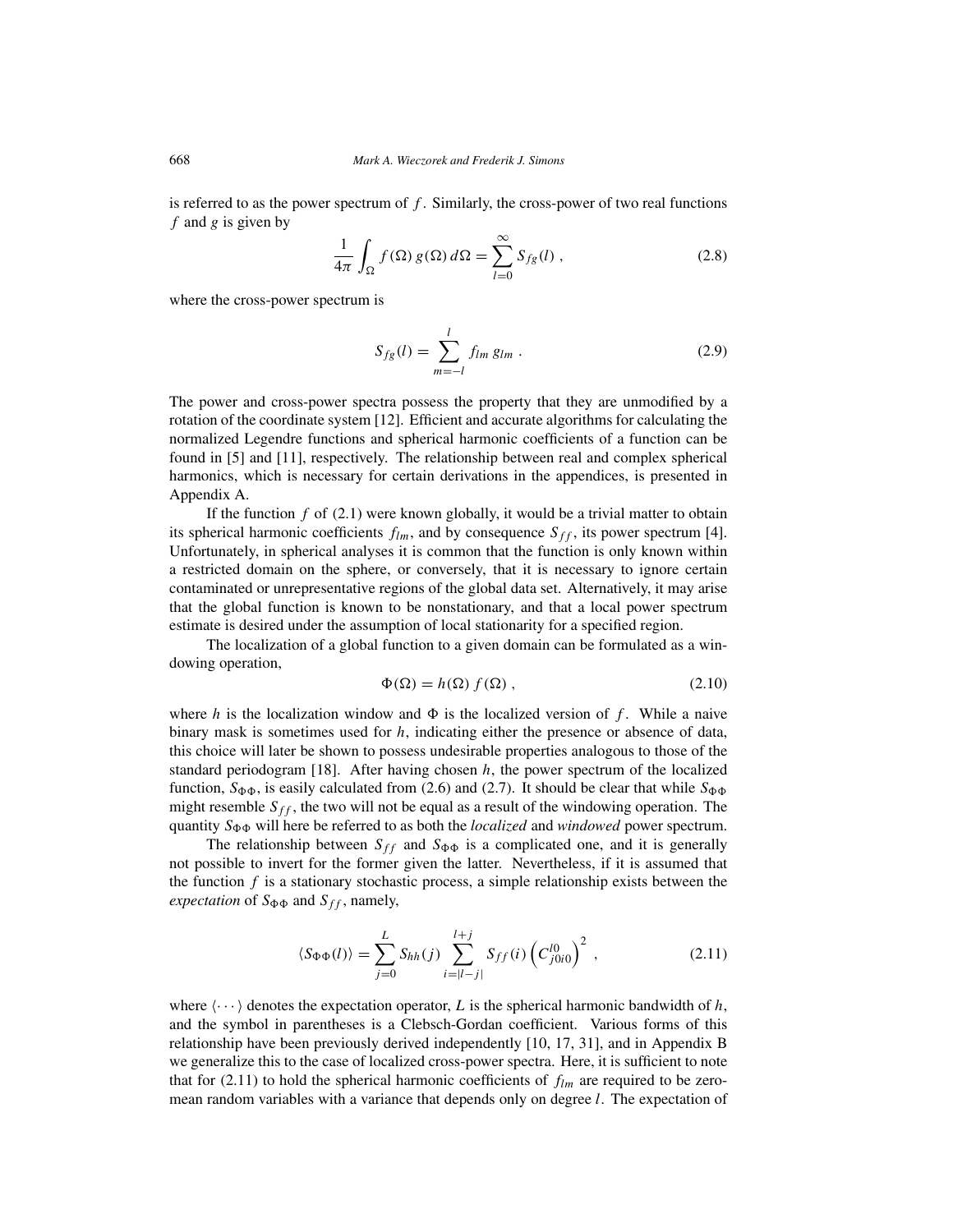the localized power spectrum is to be considered as an average over all possible realizations of the random variables *flm*.

Equation (2.11) shows that the expectation of the localized power spectrum is related to the power spectrum of *f* and the localization window *h* by an operation reminiscent of a convolution. In particular, it is important to note that each degree *l* of the localized power spectrum contains contributions from the global spectrum  $S_{ff}$  within the degree range  $l \pm L$ . Thus, the spherical harmonic bandwidth of the localization window directly controls how the global power spectrum  $S_{ff}$  is "smoothed" in determining the expectation of the localized spectrum  $S_{\Phi\Phi}$ . Given the power spectrum of a localization window, as well as an estimate of the localized power spectrum expectation, as discussed in Section 4 and [31], several techniques could be used to invert for the global spectrum. This would make the resulting "deconvolved" localized spectral estimate statistically unbiased, but would come at the cost of a higher estimation variance [4].

#### **2.2 Window Design**

The convolution-type operation of (2.11) that relates the localized power spectrum to the global and localization window power spectra demonstrates the importance of using a window *h* with as small a spherical harmonic bandwidth as possible. For instance, if a naive binary mask were used to isolate certain domains on the sphere, the bandwidth of this window would be infinite, and every localized spectral estimate  $S_{\Phi\Phi}$  would be influenced by every degree of the global spectrum  $S_{ff}$ . If the global power spectrum possessed a significant dynamic range, degrees with high power could positively bias the localized power spectrum at degrees where the global power spectrum is small. Such spectral leakage could hinder attempts to invert for the global spectrum  $S_{ff}$  given knowledge of  $S_{hh}$  and  $S_{\Phi\Phi}$ .

In order to spatially localize a function on the sphere, it is clear that the localization window should possess zero or near-zero amplitudes exterior to a specified region of interest *R*. Additionally, in order to limit the effects of spectral leakage, the effective spectral bandwidth of the window should be as small as possible. The problem of designing windows that are ideally localized in both the space and spectral domains was originally posed as an optimization problem by Slepian and coworkers in the Cartesian domain (see [24] for a review), and later extended to the sphere by various authors [6, 20, 21, 31].

One form of this optimization problem is to find those functions whose spatial power is concentrated within a given domain *R*, but yet are bandlimited to a spherical harmonic degree *L*; i.e., to find those functions that maximize the ratio

$$
\lambda = \int_{R} h^{2}(\Omega) d\Omega \bigg/ \int_{\Omega} h^{2}(\Omega) d\Omega . \qquad (2.12)
$$

It can be shown [21, 31] that this equation reduces to an eigenvalue equation

$$
\mathbf{D}\,\mathbf{h} = \lambda\,\mathbf{h}\,,\tag{2.13}
$$

where **h** is a vector of length  $(L + 1)^2$  containing the spherical harmonic coefficients of the window, and **D** is a  $(L + 1)^2 \times (L + 1)^2$  localization kernel. The solution of this eigenvalue problem yields a family of orthogonal windows  $h^{(k)}$  (which we normalize to have unit power), with corresponding spatial concentration factors ordered such that

$$
1 > \lambda_1 \ge \cdots \lambda_k \cdots \ge \lambda_{(L+1)^2} > 0. \tag{2.14}
$$

As the eigenvalue spectrum has been found empirically to transition quickly from values near unity to zero, the sum of the eigenvalues corresponds approximately to the number of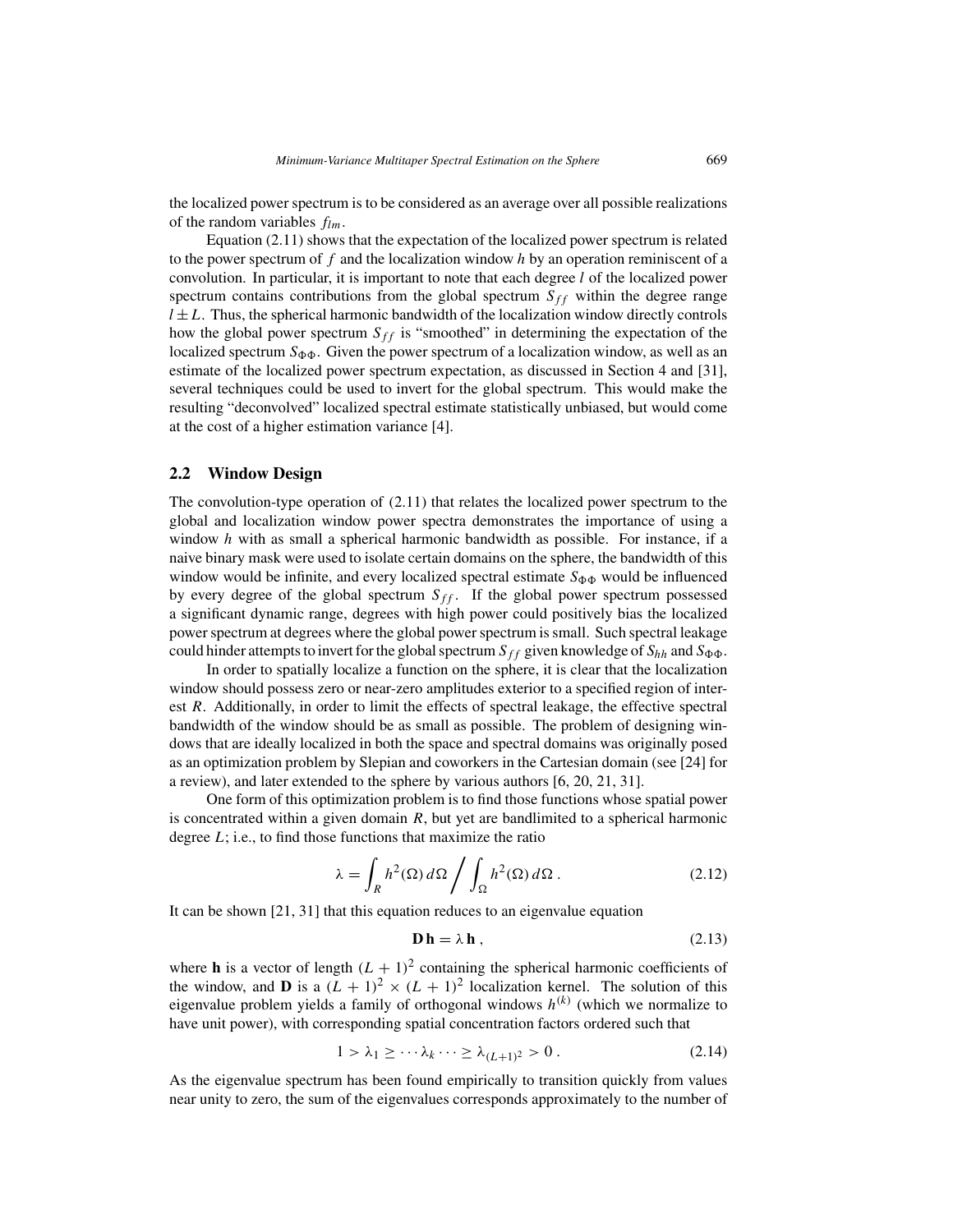windows with good spatiospectral localization properties, and this "Shannon number" has been shown [21] to be equal to

$$
N = \sum_{k=1}^{(L+1)^2} \lambda_k = (L+1)^2 \frac{A}{4\pi} \,, \tag{2.15}
$$

where *A* is the area spanned by the region *R* on the unit sphere.

An alternative criterion for designing a localization window is to instead find those functions that are perfectly contained within a region *R* and whose spectral power is concentrated within a spherical harmonic bandwidth *L*; i.e., to maximize

$$
\lambda = \sum_{l=0}^{L} \sum_{m=-l}^{l} h_{lm}^2 / \sum_{l=0}^{\infty} \sum_{m=-l}^{l} h_{lm}^2 , \qquad (2.16)
$$

where the function *h* is defined to be zero exterior to *R*. This spectral optimization problem is complementary to the spatial concentration problem  $[21, 31]$ . In particular, the functions are identical within the domain  $R$ , the spectral- and spatial-concentration eigenvalue spectra are identical up to the  $(L+1)^2$ -th eigenvalue, and the power spectra of the functions for  $l \leq L$ differ only by a factor equal to the square of the eigenvalue. Thus, if one desires localization windows that are perfectly restricted to *R*, yet nonetheless possess some spectral power beyond the effective bandwidth *L*, it is only necessary to compute the space-concentration windows by means of (2.13) and to then set these functions equal to zero exterior to *R*.

The geometry of the localization domain *R* determines the form of the localization kernel **D**. While this matrix and its eigenvalues and eigenfunctions can be computed for any arbitrary domain [21], certain geometries greatly simplify this task. For bandlimited windows, if the domain *R* is a spherical cap located at the North pole ( $\theta = 0^\circ$ ), **D** is block diagonal, allowing the eigenvalue problem of (2.13) to be solved separately for each individual angular order *m*. More importantly, there exists a tridiagonal matrix with analytically prescribed elements that commutes with **D**, and hence shares the same eigenfunctions [6, 21]. Similarly, for the case of two antipodal spherical caps (or equivalently, an equatorial belt), a simple commuting tridiagonal matrix exists as well [20].

The theoretical development presented in this article is valid for any irregularly shaped concentration domain, and for either space-limited or bandlimited localization windows. In this investigation, however, we will employ exclusively bandlimited localization windows whose spatial power is optimally concentrated within a spherical cap located at  $\theta = 0^\circ$ . A spherical-cap concentration domain is a close analog to the square domain that is commonly used in 2-D Cartesian analyses and is likely to find broad applicability to many problems [1, 7, 16, 30].

For demonstration purposes, we use a concentration domain with an angular radius of  $\theta_0 = 30^\circ$  and a spectral bandwidth of  $L = 29$ , corresponding to  $N \simeq 60$ . We will further restrict ourselves to those windows that are nearly perfectly localized with *λ >* 0*.*99, of which there are 34. As illustrated in Figure 1, each of these windows possesses nonzero spherical harmonic coefficients for only a single angular order *m*. Whereas only windows with  $m \geq 0$  are shown in this figure, we note that each nonzonal window (i.e.,  $m \neq 0$ ) has an identically concentrated twin of angular order  $-m$  that differs only by an azimuthal rotation of  $90°/m$ . In contrast, if we were to employ only those windows that are isotropic (i.e.,  $m = 0$ ), we would have only 4 nearly perfectly concentrated windows at our disposal. In that case, as shown by [31], the zonal Shannon number would be given by  $N_0 = (L+1) \theta_0/\pi = 5$ .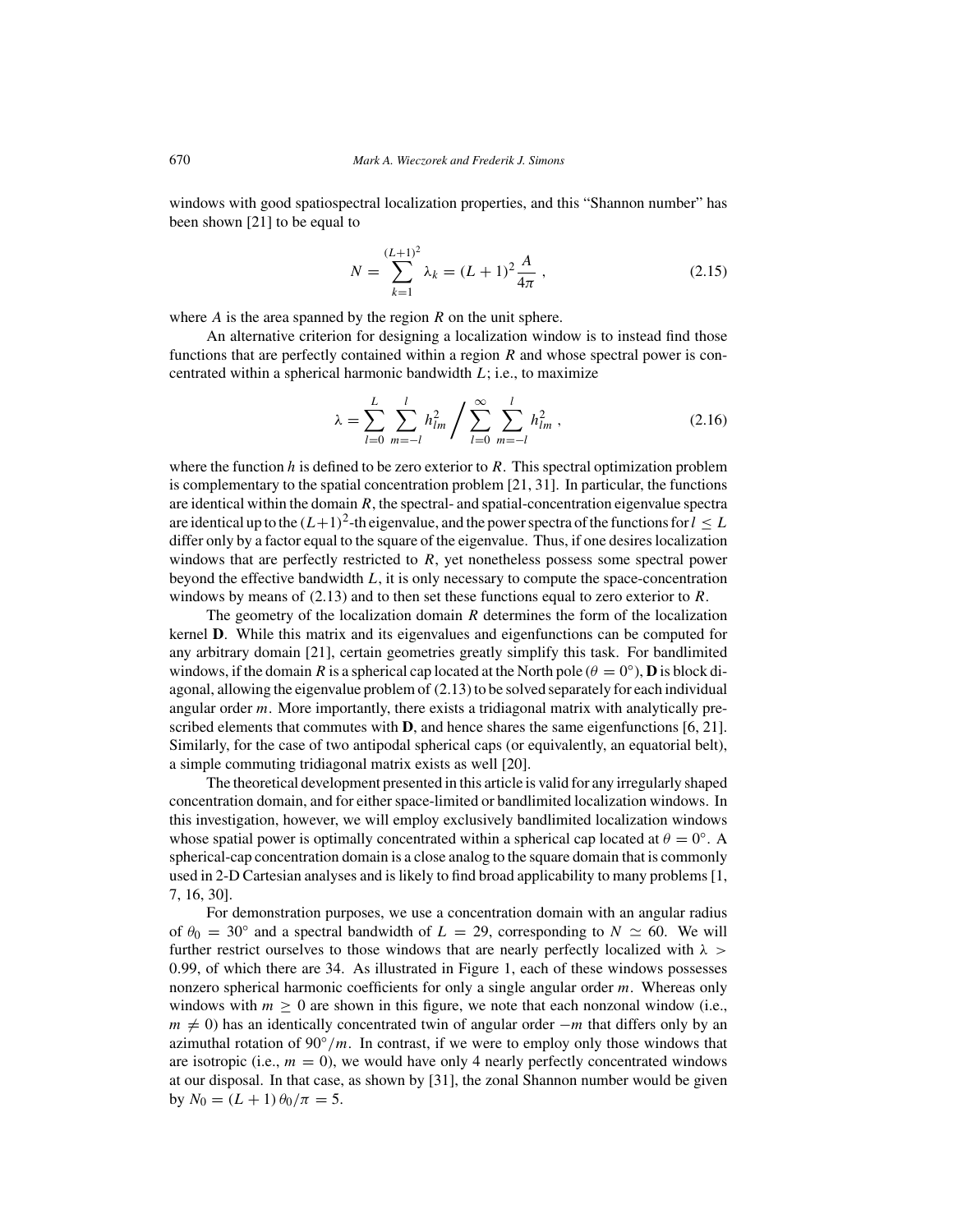

FIGURE 1 Spatial rendition of those functions with angular order  $m \geq 0$  that are nearly perfectly concentrated within a spherical cap of angular radius  $\theta_0 = 30^\circ$  and with a spherical harmonic bandwidth of  $L = 29$ . For this case,  $N \simeq 60$ , and the total number of windows with  $\lambda > 0.99$  is 34. Each nonzonal function possesses a twin with angular order −*m* that is rotated azimuthally by 90◦*/m* (not shown).

#### **2.3 Minimum-Variance Multitaper Spectral Estimation**

Several studies have used single localization windows to obtain localized spectral estimates on the sphere [1, 10, 16, 22]. Nevertheless, as originally formulated by Thomson [26], the use of multiple orthogonal localization windows can have significant advantages over the use of any single window [18, 28, 31]. In particular, the energy of a single bandlimited window will always nonuniformly cover the desired concentration region, and this will result in some data being statistically over- or under-represented when forming the spectral estimate. In contrast, the cumulative energy of the orthogonal windows solving (2.13) more uniformly covers the concentration region. Second, since the spectral estimates that result from using orthogonal windows are somewhat uncorrelated, a multitaper average of these will possess a smaller estimation variance. This is especially important since most investigations are limited to analyzing a single realization of a stochastic process.

To demonstrate the first of the above advantages of using multiple orthogonal localization windows, we plot the cumulative energy (i.e., the squared amplitude) of the windows utilized in this study as a function of colatitude in Figure 2. Since windows of angular order *m* and −*m* are included, this function is independent of azimuth *φ*. In particular, the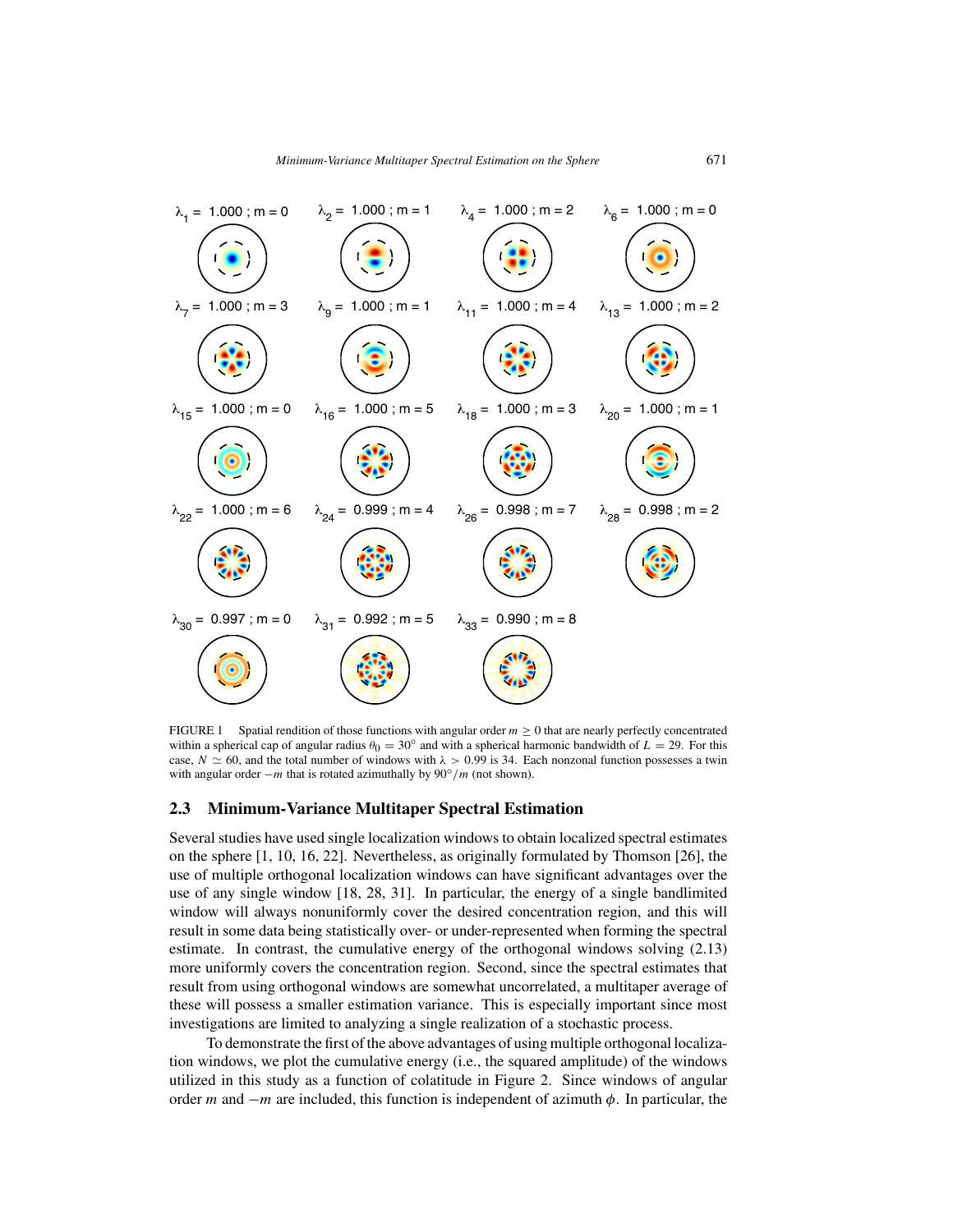cumulative energy of the four zonal windows is shown, as well as that for the 34 zonal and nonzonal windows of Figure 1. As is readily seen, the energy of the four zonal windows is peaked near the center of the spherical cap, giving lesser importance to data located close to the cap edge. In contrast, the cumulative energy of all zonal and nonzonal windows is more evenly spread across the concentration domain. While data adjacent to the cap edge are still somewhat downweighted, this is not nearly as drastic as for the case when only zonal tapers are used. We note that if all  $(L+1)^2$  localization windows were to be used, the cumulative energy would be  $(L + 1)^2$  everywhere [21], though in this case, the resulting multitaper estimate would not be localized to any particular spatial region of the sphere.



FIGURE 2 Cumulative energy of the nearly perfectly concentrated (*λ >* 0*.*99) localization windows of Figure  $1 (\theta_0 = 30° \text{ and } L = 29)$ . The solid curve is the cumulative energy for all 34 tapers, whereas the dashed curve is for the subset of the four zonal tapers. If all  $(L + 1)^2$  tapers were employed, the cumulative energy would be  $(L + 1)^2$  everywhere.

We define the multitaper localized power spectrum estimate of a function *f* as a weighted average of direct spectral estimates obtained from *K* orthogonal tapers:

$$
S_{\Phi\Phi}^{(mt)}(l) = \sum_{k=1}^{K} a_k S_{\Phi\Phi}^{(k)}(l) ,
$$
 (2.17)

with the constraint that the sum of the weights is unity,

$$
\sum_{k=1}^{K} a_k = 1.
$$
\n(2.18)

It is clear from  $(2.11)$  and  $(2.17)$ – $(2.18)$  that the expectation of this estimate is given by

$$
\left\langle S_{\Phi\Phi}^{(mt)}(l) \right\rangle = \sum_{j=0}^{L} \left( \sum_{k=1}^{K} a_k \, S_{hh}^{(k)}(j) \right) \sum_{i=|l-j|}^{l+j} S_{ff}(i) \left( C_{j0i0}^{l0} \right)^2 , \tag{2.19}
$$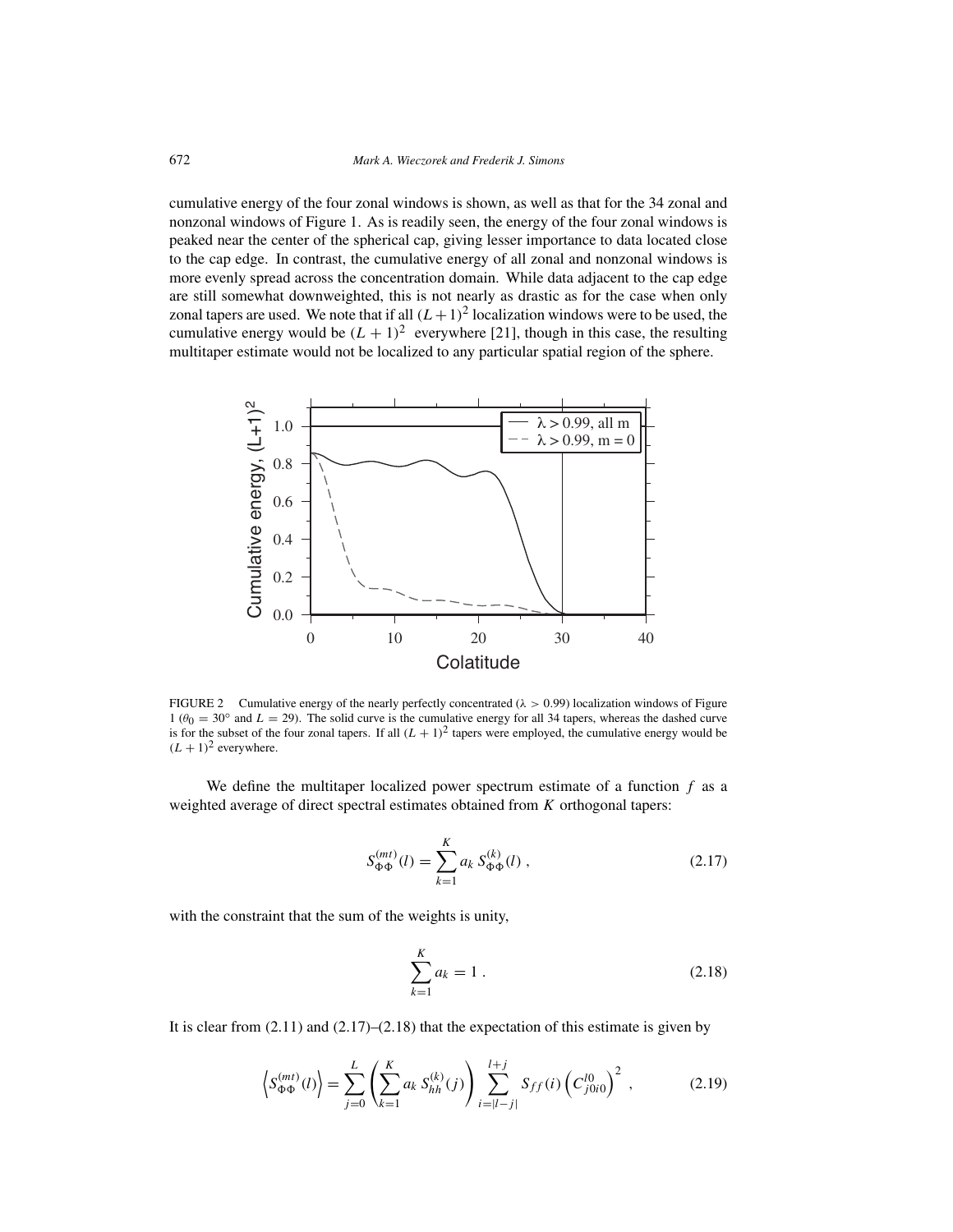and that its bias is

bias 
$$
\left\{ S_{\Phi\Phi}^{(mt)}(l) \right\} = \sum_{k=1}^{K} a_k \left( \left\langle S_{\Phi\Phi}^{(k)}(l) \right\rangle - S_{ff}(l) \right) = \sum_{k=1}^{K} a_k B_k
$$
, (2.20)

where the elements of the vector **B** depend implicitly upon the power spectrum of the global function, the power spectrum of the k-th localization window, and the spherical harmonic degree *l*. Using the above definitions, we show in Appendix C that the variance of the multitaper estimate can be written as

$$
\text{var}\left\{S_{\Phi\Phi}^{(mt)}(l)\right\} = \sum_{j=1}^{K} \sum_{k=1}^{K} a_j \, F_{jk} \, a_k \,, \tag{2.21}
$$

where the symmetric covariance matrix **F** depends both upon  $S_{ff}(l)$  and the expansion coefficients of the window, and is given by the lengthy Equations (C.12) and (C.23). In Appendix C we generalize the expression (2.21) to apply to cross-power spectra as well. Appendix D describes how to calculate the covariance of two multitaper spectral estimates at two different degrees.

We next address the question of which values to use for the weights  $a_j$  when constructing a multitaper estimate. Two cases that are in common use in the time series community are either to take weights that are all equal to  $1/K$ , or weights that are proportional to the eigenvalues (2.14) of the localization windows (this latter case helps simplify some mathematical relationships [4, 31]). An alternative approach would be to instead solve for those weights that minimize some combination of the variance and bias of the estimate. As an example, if it were important to obtain estimates that possessed both low variance and low bias, then an appropriate measure to minimize might be the mean-squared error of the spectral estimate at a particular degree *l*, which is simply a sum of the variance and squared bias:

mse = var + bias<sup>2</sup> = 
$$
\sum_{j=1}^{K} \sum_{k=1}^{K} a_j (F_{jk} + B_j B_k) a_k
$$
. (2.22)

Thomson [26] advocated a similar (though approximate) approach that he referred to as "adaptive weighting." However, since his study used windows that were not bandlimited, the choice was made to consider only that portion of the bias that resulted from frequencies greater than the effective bandwidth of the window (i.e., the broadband bias). Since both the covariance matrix **F** and bias **B** depend upon the unknown global power spectrum, it is clear that such a minimization procedure would, in general, be iterative.

Instead of attempting to minimize the mean-squared error, a different philosophy is to solve for those weights  $a_i$  that minimize solely the variance of the multitaper spectral estimate. While the bias of such an estimate would naturally be larger, this potentially unfavorable characteristic is countered by the fact that the bias is completely *quantifiable* when the global power spectrum is known. For a large class of inverse problems, one is concerned with comparing the biased multitaper spectral estimate directly to a similarly biased theoretical model. In this situation, all that is important is how the goodness-offit between the two spectra varies as a function of the theoretical model parameters, and not how closely the windowed power spectra match their global equivalents. When it is easy to account for the estimation bias, the relevant quantity to minimize is naturally the variance of the windowed spectral estimates. Since many scientific problems that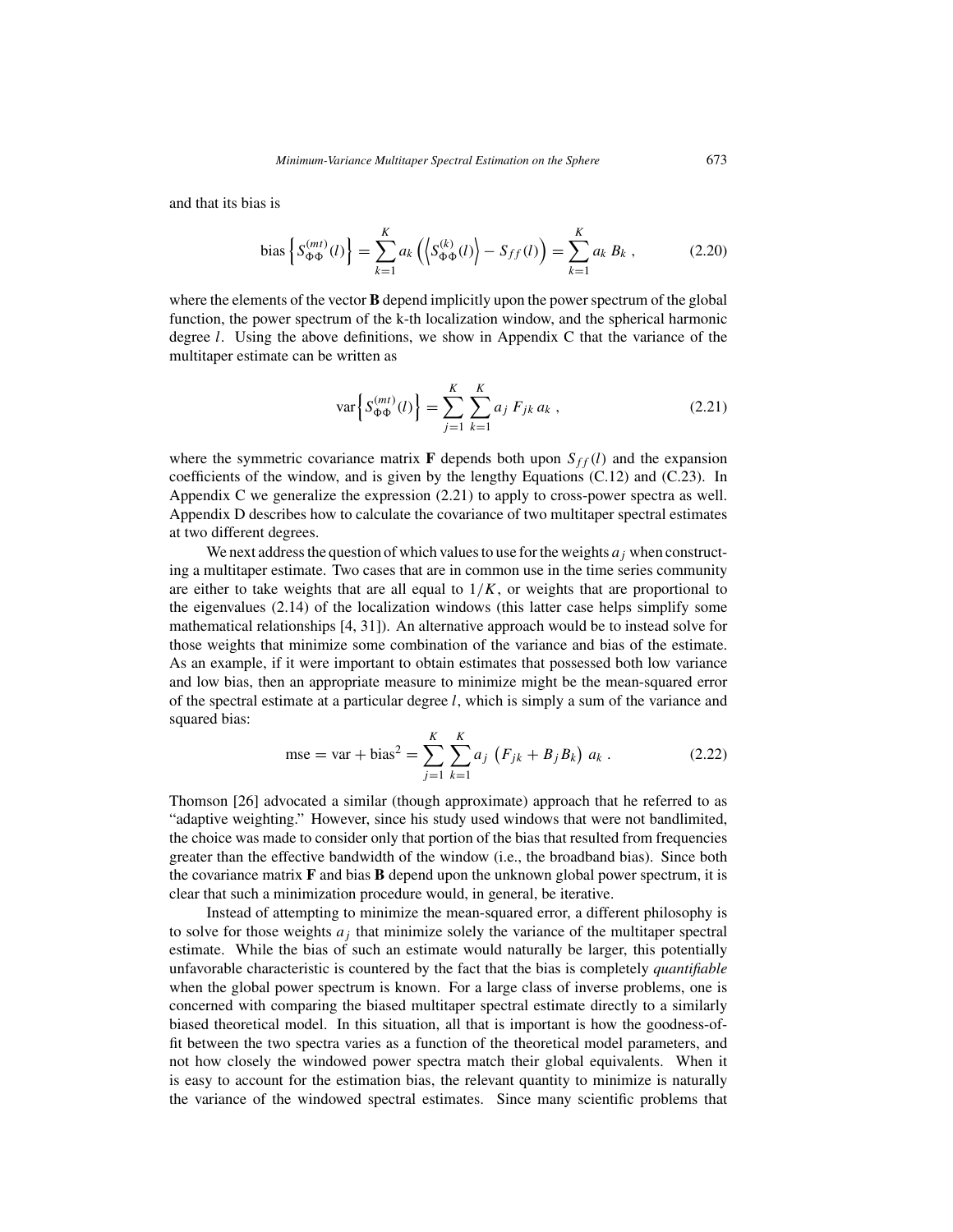use multitaper analyses are done so in the context of comparing forward models to the observations, minimum-variance multitaper spectral estimation will be emphasized in the following sections.

The numerical values of the weights  $a_j$  that minimize the mean-squared error of (2.22) will here be solved for subject to the constraint that the sum of the weights is unity. (To obtain the minimum variance solution, it is only necessary to disregard the vector **B**.) This is easily accomplished by minimizing the objective function

$$
\Psi = \sum_{i=1}^{K} \sum_{j=1}^{K} a_i \left( F_{ij} + B_i B_j \right) a_j + \lambda \left( \sum_{k=1}^{K} a_k - 1 \right)
$$
 (2.23)

with respect to the weights  $a_j$  and Lagrange multiplier  $\lambda$ , which yields the following set of linear equations:

$$
\frac{\partial \Psi}{\partial a_n} = \sum_{i=1}^K a_i \ (F_{in} + B_i B_n) + \sum_{j=1}^K a_j \ (F_{nj} + B_n B_j) + \lambda = 0, \qquad (2.24)
$$

$$
\frac{\partial \Psi}{\partial \lambda} = \sum_{k=1}^{K} a_k - 1 = 0.
$$
 (2.25)

Since **F** is symmetric, these equations can be written in matrix notation as

$$
\begin{bmatrix}\n2(F_{11} + B_1 B_1) & \cdots & 2(F_{1K} + B_1 B_K) & 1 \\
2(F_{21} + B_2 B_1) & \cdots & 2(F_{2K} + B_2 B_K) & 1 \\
\vdots & \ddots & \vdots & \vdots \\
2(F_{K1} + B_K B_1) & \cdots & 2(F_{KK} + B_K B_K) & 1 \\
1 & \cdots & 1 & 0\n\end{bmatrix}\n\begin{bmatrix}\na_1 \\
a_2 \\
\vdots \\
a_K \\
a_K\n\end{bmatrix} =\n\begin{bmatrix}\n0 \\
0 \\
\vdots \\
0 \\
1\n\end{bmatrix}.
$$
\n(2.26)

In order to find the optimal values of the weights  $a_j$  (as well as  $\lambda$ , which is not further needed), it is only necessary to solve a simple linear equation. If one needs to calculate the covariance matrix **F**, the weights are easily obtained with little additional computational effort.

#### **3. White and Red Stochastic Processes**

Many physical processes obey power-law behavior in the sense that their power spectrum varies as

$$
S_{ff}(l) \sim l^{\beta} \tag{3.1}
$$

When the exponent  $\beta$  is equal to zero, the total power per spherical harmonic degree is constant, and we refer to the process as *white*. In contrast, when the exponent is less than zero, the power decreases with increasing spherical harmonic degree and the spectrum is *red*. We note that this terminology depends on the definition of the power spectrum (2.7), which may differ between fields of application [4]. Common examples of red spectra include planetary gravitational fields and topography. In this section, we take two representative values of *β*, namely 0 and  $-2$ , and describe in detail the properties of localized power spectrum estimates using the windows described in Section 2.2. For a discussion on Cartesian spectral analysis of power law processes, see [15].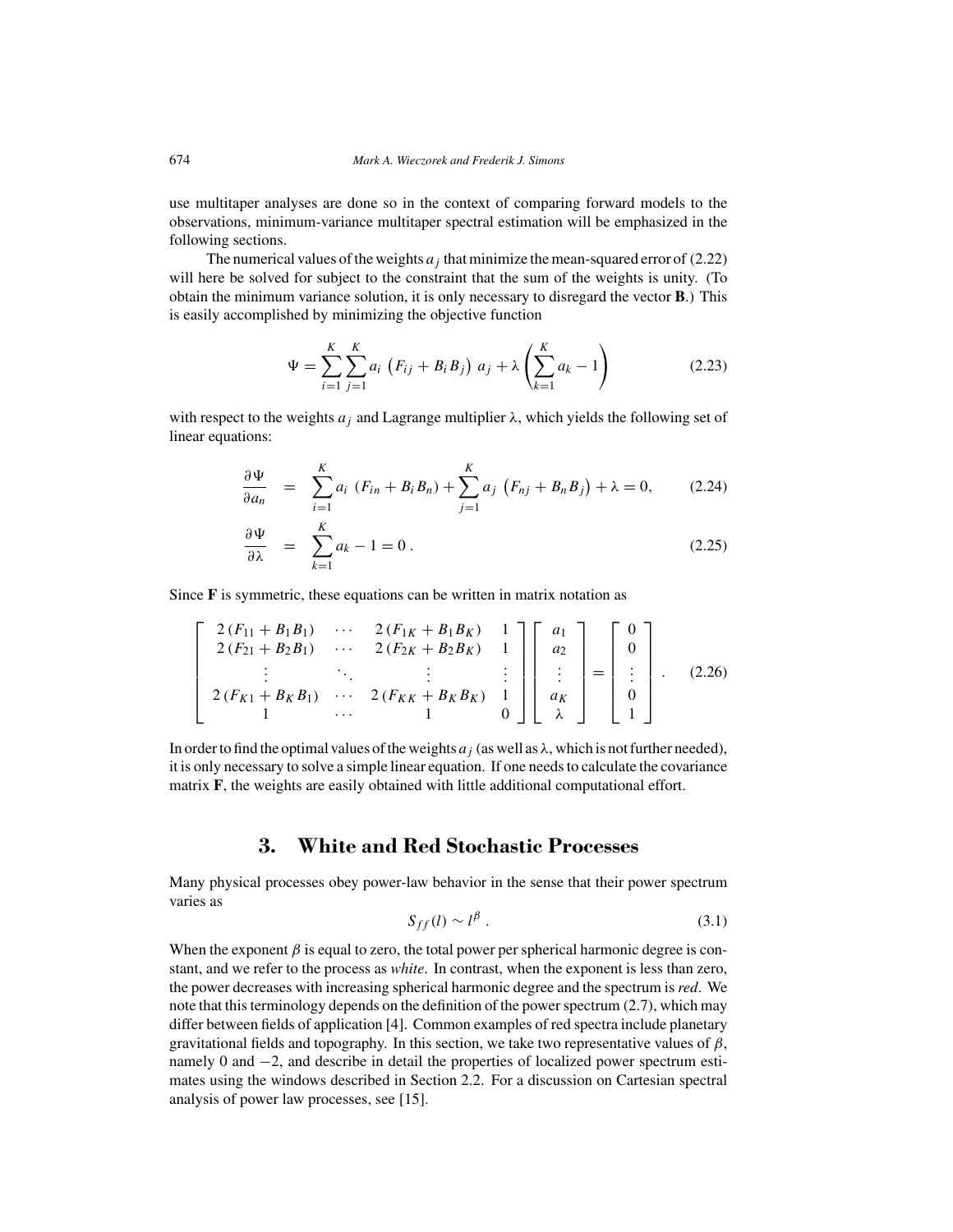The relationship between a global power spectrum  $S_{ff}$  and the expectation of its localized equivalent  $S_{\Phi\Phi}$  is described by (2.11). In particular, for a given degree *l*, the expectation of the localized spectrum depends upon the global power spectrum within the degree range  $l \pm L$ , where L is the bandwidth of the localization window. Thus, while  $S_{\Phi\Phi}$  should be expected to resemble the global spectrum, it will nevertheless be biased. In Figure 3, we plot the localized power spectra of a white (left) and red (right) power law process using the 34 windows displayed in Figure 1. As is readily seen, the localized spectra do indeed resemble the global spectra (shown by the heavy dashed lines), and appear to asymptotically approach the global values at high degrees. However, for degrees close to or less than the bandwidth of the window, the bias can be appreciable. In particular, for degrees close to zero the localized power spectrum is always biased down, whereas for degrees greater than about  $L/2$  the bias is positive.



FIGURE 3 Expectations of localized power spectra for stationary stochastic global processes. Heavy dashed lines represent white (left) and red (right) global power spectra with *β* = 0 and −2, respectively. The expectations of the localized spectra were generated using each of the 34 localization windows shown in Figure 1; the taper numbers increase from light gray to black. Vertical lines denote the spectral bandwidth *L* = 29 of the tapers.

The bias is clearly worse for the red-spectrum example than for the white example. This is simply a result of the fact that for red spectra, the range of the global power spectrum within the degree range  $l \pm L$  is greater for small *l* than for large *l*. As a result, the high power at small *l* in the global spectrum will disproportionately influence the sum in (2.11), "leak" towards higher degrees, and bias the localized power spectrum upwards. In contrast, for large *l*, the global power spectrum can be considered to be approximately constant within the degree range that contributes to the localized spectral estimate, and the bias properties are similar to those in the white-spectrum example. We note that for degrees greater than the bandwidth of the window, the bias appears to increase with increasing taper number. This is simply related to the shape of the power spectrum of the localization windows [21, 31]. For the best localization windows, the power is concentrated at the lowest degrees, which acts to give the window an "effective" bandwidth that is somewhat less than *L*. In contrast, for higher taper numbers, the power becomes more evenly spread across the nominal bandwidth, ensuring that all degrees in the range  $l \pm L$  contribute appreciably to the sum in (2.11).

The variance properties of localized multitaper spectral estimates at degrees  $l = 30$ (left) and 65 (right) are displayed in Figure 4 for the case where the global power spectrum is white. The upper panel plots the covariance matrix  $\mathbf{F}$  (2.21), and as is seen, the largest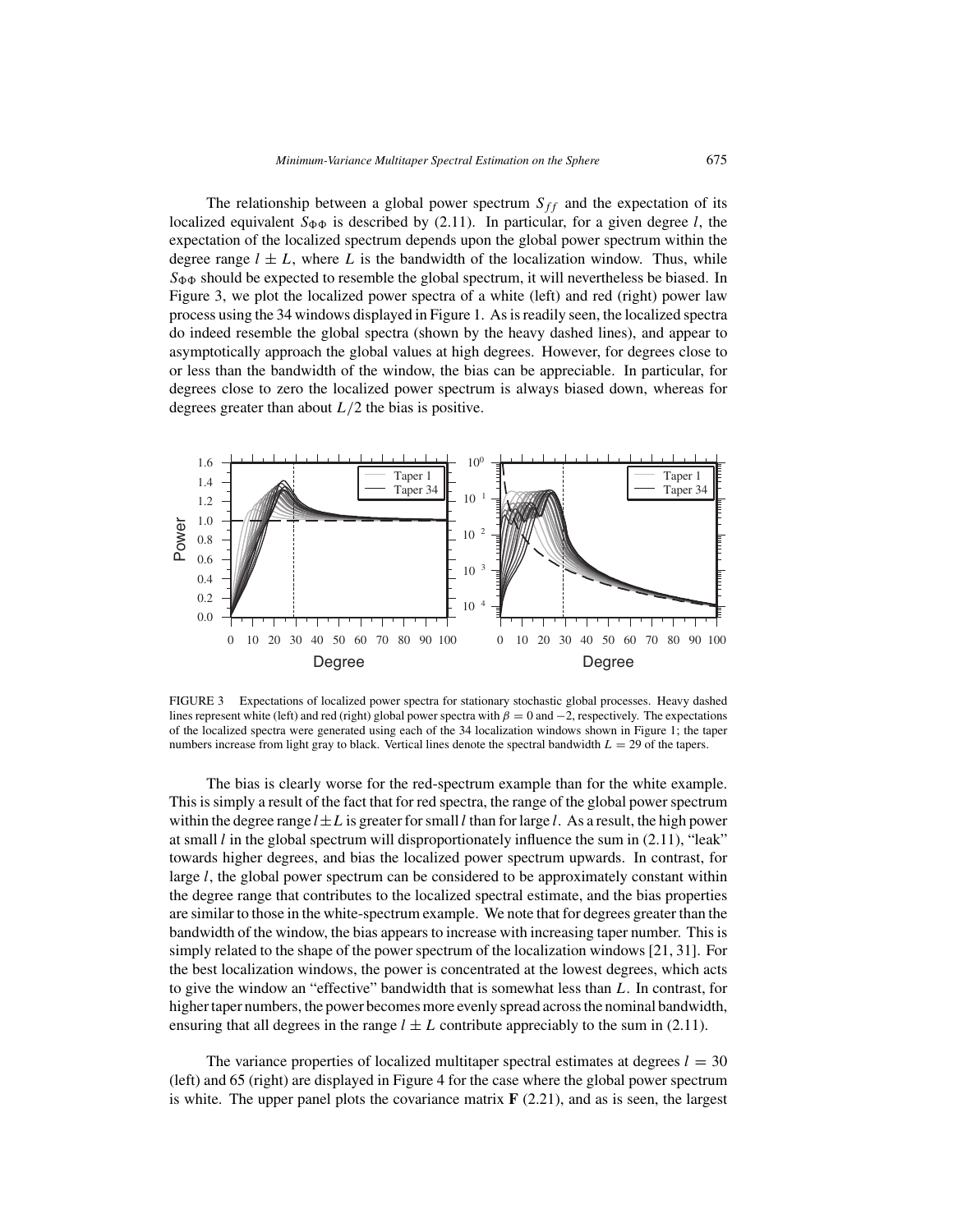

FIGURE 4 (top) Covariance matrix between the 34 best concentrated tapers of the spherical-cap concentration problem in Figure 1 for a white global spectrum at  $l = 30$  (left) and 65 (right). (center) Optimal weights,  $a_j$ , that minimize the variance of the spectral estimate at  $l = 30$  and 65 when all 34 tapers are used. The dotted horizontal line corresponds to equal weights of  $1/34$ . (bottom) Uncertainty of the spectral estimate at  $l = 30$  and 65 as a function of the number of employed tapers. Shown are the cases of using optimal weights, equal weights, optimal weights if all the off-diagonal terms of the covariance matrix were zero, and optimal weights for only the zonal tapers.

contributors are the diagonal terms, indicating that the spectral estimates from individual windows are not too highly correlated. The off-diagonal terms appear to be relatively less important for the case of  $l = 65$  in comparison to  $l = 30$ , and this trend continues with increasing degree. Thus, as quantified below, the individual spectral estimates that make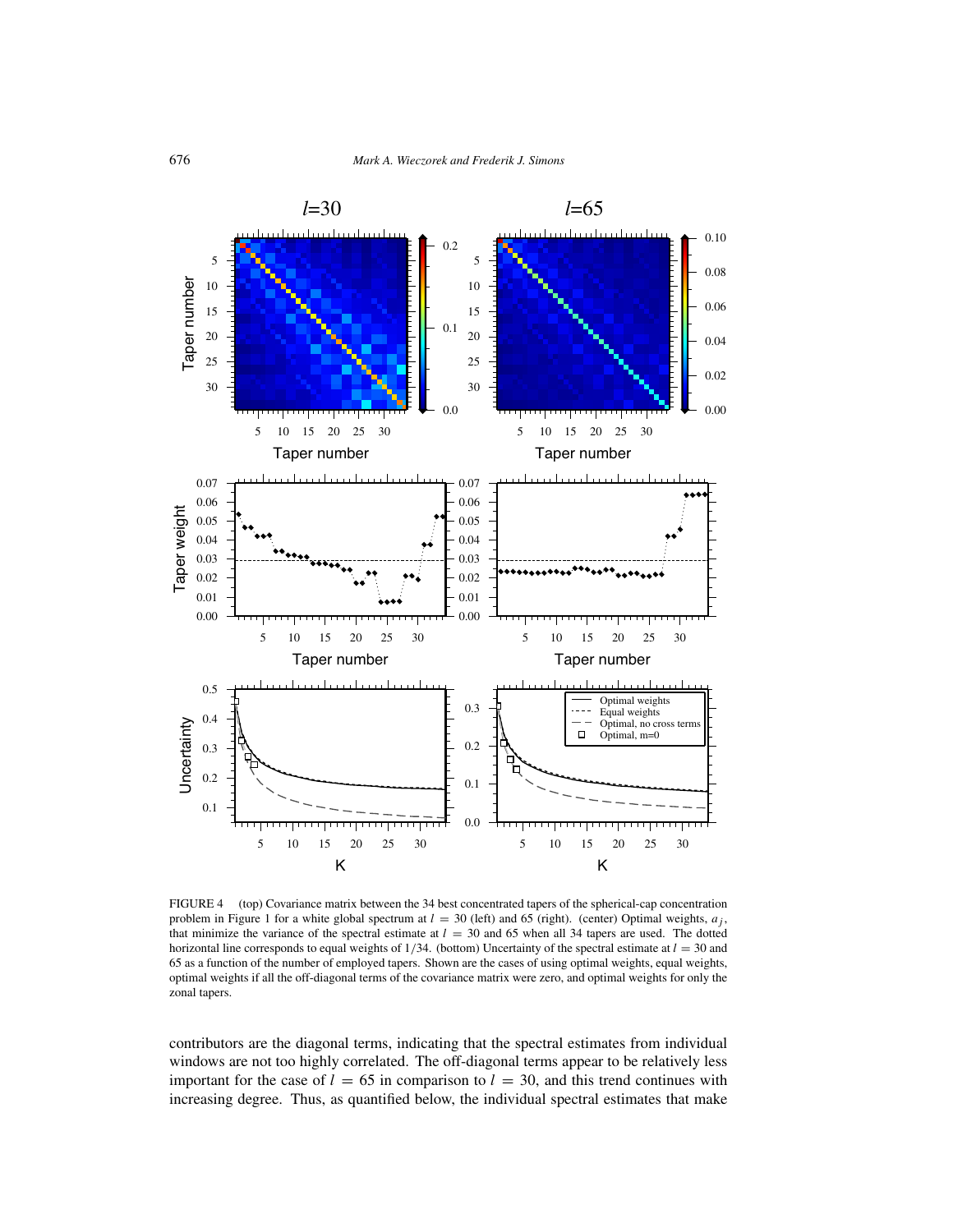up the multitaper estimate can be considered as being somewhat statistically independent, with the level of this approximation improving with increasing degree.

The middle panel of Figure 4 shows the weights that minimize the variance of the localized multitaper spectral estimate when all 34 tapers are used, and the lower panel shows its square root, the uncertainty, as a function of *K*. Somewhat surprisingly, even though the optimal weights  $a_j$  are decidedly nonuniform, the uncertainty of the multitaper estimate using these weights (solid curves) differs only insignificantly from what would arise if the weights were all equal (short-dashed curves). For comparative purposes, we plot the optimal uncertainty using only the four zonal localization windows (squares). As noted by [31], the multitaper estimates using zonal windows are nearly uncorrelated, and noted by [31], the multitaper estimates using zonal windows are nearly uncorrelated, and<br>their uncertainty decreases as  $1/\sqrt{K}$ . By including the 30 nonzonal windows, which are equally well concentrated as the zonal ones, the uncertainty has been reduced by an additional 50%. The uncertainty that would arise if all the individual spectral estimates were completely uncorrelated is also shown, calculated by setting the cross-terms of the covariance matrix equal to zero (long-dashed curves). This variance is lower in magnitude than the corresponding curve that includes the cross terms, which demonstrates that while the nonzonal windows are useful for reducing the uncertainty of multitaper spectral estimates, the individual spectral estimates are not entirely independent.

The uncertainties associated with the optimal multitaper spectral estimates are shown in the left panel of Figure 5 for spherical harmonic degrees between  $l = 30$  and 100 and as a function of the number of employed localization windows. Here, we only show results for  $l>L$  since (1) the smaller degrees are influenced by the magnitude of the degree-0 term, which is often statistically unrelated to the other degrees for many physical processes, (2) as shown in Figure 3, the windowed spectrum is highly biased for smaller degrees, and (3) it is unreasonable to expect that wavelengths larger than the size of the window would be well resolved in the localized spectra. As demonstrated in the previous figure, the uncertainty of the multitaper spectral estimate decreases with increasing number of localization windows. Furthermore, the variance decreases with increasing spherical harmonic degree, though



FIGURE 5 Optimal localized multitaper uncertainty of a white (left) and red (right) stochastic process as a function of spherical harmonic degree and the number of employed tapers. For the case of the red spectrum, the uncertainty is scaled by the square root of the global power spectrum. As in the previous figures, the windows were constructed using  $\theta_0 = 30^\circ$  and  $L = 29$ . As a result of the computationally intensive nature of these calculations, the uncertainty was calculated only for degrees that are multiples of 5.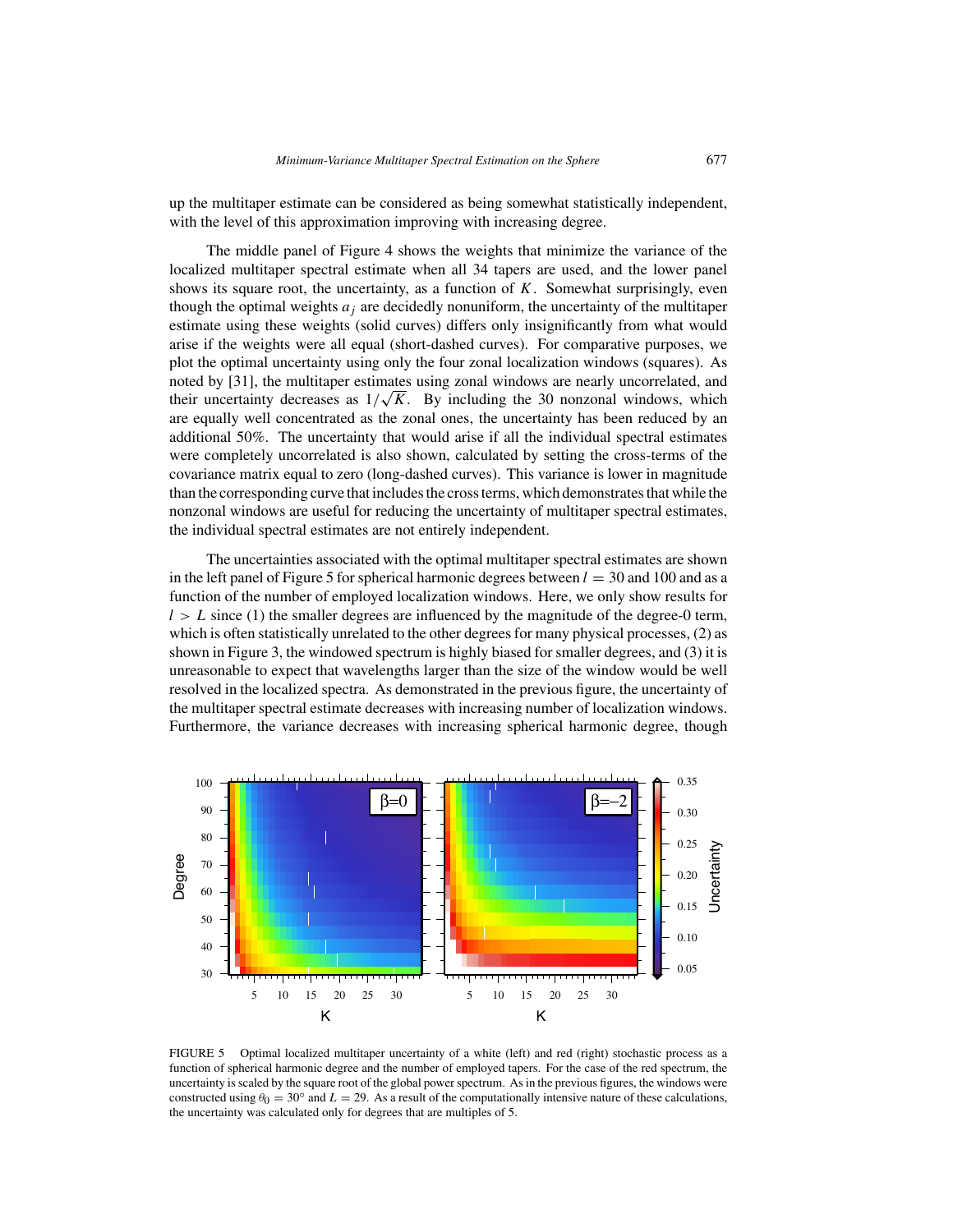somewhat more slowly. As should be readily visible, if only a few windows were used to generate a multitaper estimate, its uncertainty could be higher than 30%.

Figures 5 (right) and 6 show analogous results for the case when the underlying global power spectrum is red, with  $\beta = -2$ . We first note that for  $l = 65$  in Figure 6 (right), the covariance matrix and multitaper uncertainties are very similar to those in the white example. As mentioned previously, this is simply because the global power spectrum varies slowly at high degrees and is approximately constant within the degree range  $65 \pm L$ . In contrast, the results for  $l = 30$  are dramatically different. First, the diagonal elements of



FIGURE 6 Same as Figure 4, but for a red global spectrum with  $\beta = -2$ . The covariance matrix (top) was scaled by  $[S_{ff}(l)]^2$ , and the uncertainty of the spectral estimates (bottom) by  $S_{ff}(l)$ .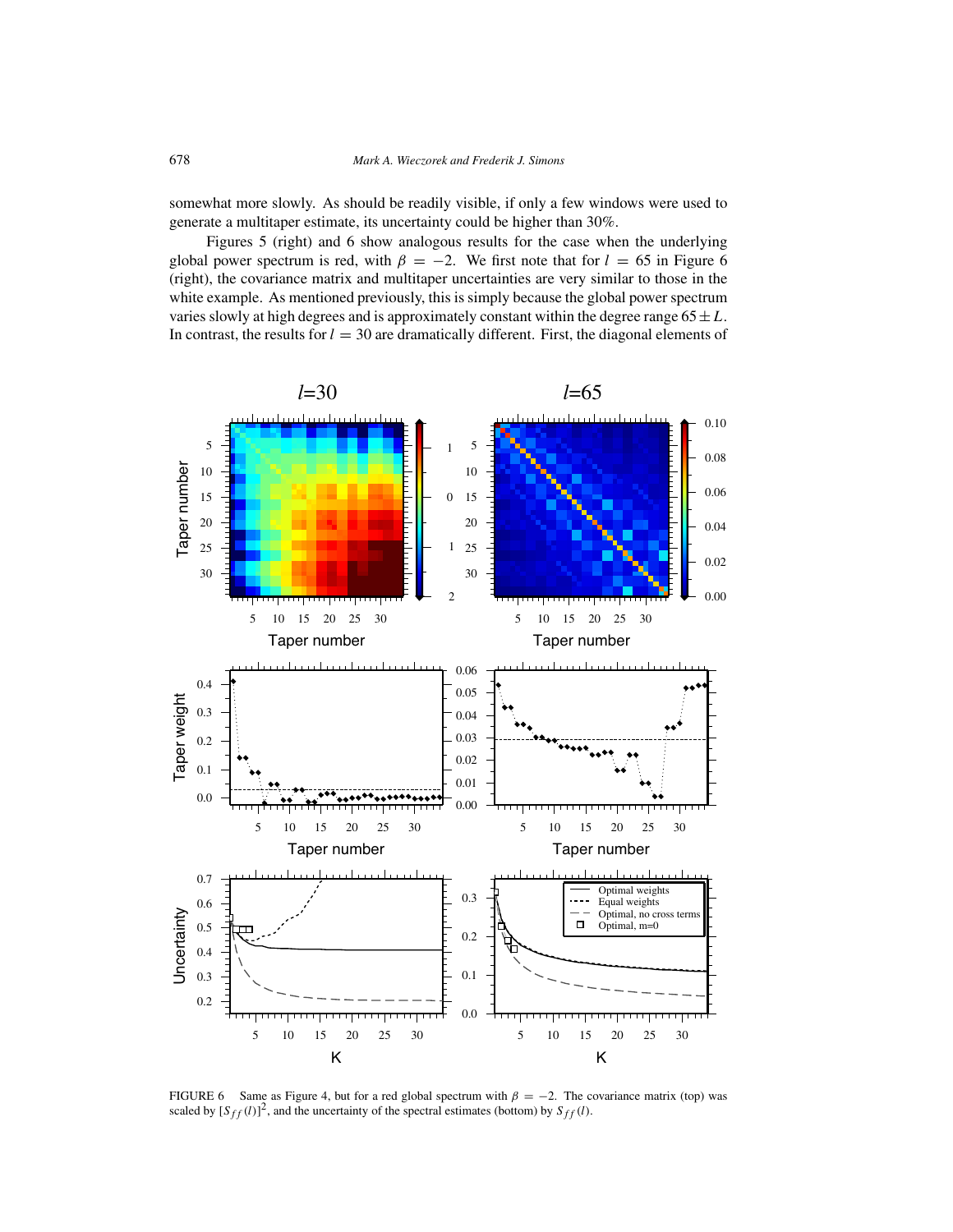the covariance matrix are seen to increase appreciably with increasing taper number. Thus, the spectral estimates obtained using higher taper numbers will possess larger uncertainties than those using smaller taper numbers. This is related to the fact that the bias for each localization window increases significantly with increasing taper number (see Figure 3). The off-diagonal terms are also seen to become increasingly important as both indices of the covariance matrix  $F_{ij}$  increase.

The lower left panel of Figure 6 shows that if one were to use equal weights for obtaining a multitaper spectral estimate at  $l = 30$ , the uncertainty of this estimate would actually increase after using more than the first five localization windows. This is simply a result of the larger uncertainties associated with higher taper numbers as demonstrated by the covariance matrix. For this degree, the use of optimal weights for minimizing the uncertainty of the multitaper estimate is critical. As shown in the middle panel, the uncertainty of the spectral estimate is minimized in this case by, in essence, only utilizing the first five localization windows. The inclusion of additional windows leads to no appreciable decrease in variance. It is further noted that given the highly structured covariance matrix for this example, the minimum obtainable variance is far from what would result if all the spectral estimates were uncorrelated.

The examples shown in Figures 4–6 demonstrate that calculating the covariance matrix **F** and the associated optimal weights is in practice only necessary for low degrees when the underlying process is significantly red. As computation of the covariance matrix can be somewhat time consuming (depending on the bandwidth of the localization window, the number of localization windows, and the spherical harmonic degree) it would be useful to have a criterion for when the use of equal weights is adequate, and when the use of optimal weights is necessary. The simplest approach would be to use equal weights initially, and to then plot the uncertainty of the multitaper spectral estimate as a function of the number of tapers used in its construction. If the uncertainty fails to decrease, as in the lower left panel of Figure 6, using optimal weights could reduce the estimation variance significantly.

#### **4. Single Realizations of Stochastic Processes**

In the preceding section we assumed that the stochastic process giving rise to the global power spectrum was known, and this allowed for the analytic computation of the expectation (2.19) and variance (2.21) of the multitaper spectral estimate. Unfortunately, for many physical processes, not only is the underlying power spectrum of the stochastic process unknown, but only a single realization is available for analysis: there is only one gravitational field of the Earth, only one cosmic microwave background, and so on. As Figures 4 and 6 demonstrate, the spectral estimates that result from orthogonal localization windows are, in general, somewhat uncorrelated. Thus, even though only a single realization of a process might be available for analysis, each windowed spectral estimate can be treated approximately as if it were derived from a separate realization. As the number of localization windows used in constructing the multitaper estimate increases, we expect the variance of this estimate to decrease accordingly.

When the underlying global power spectrum is not known *a priori*, the primary difficulty lies in how to estimate the uncertainty of the multitaper estimate. One approximate approach would be to assume that the multitaper estimate is equal to the global value, and to compute the expected variance using the expressions in Appendix C. If a more accurate estimate of the uncertainty were desired, one could attempt inverting for the global power spectrum (see below), and using this to calculate the expected multitaper uncertainty. From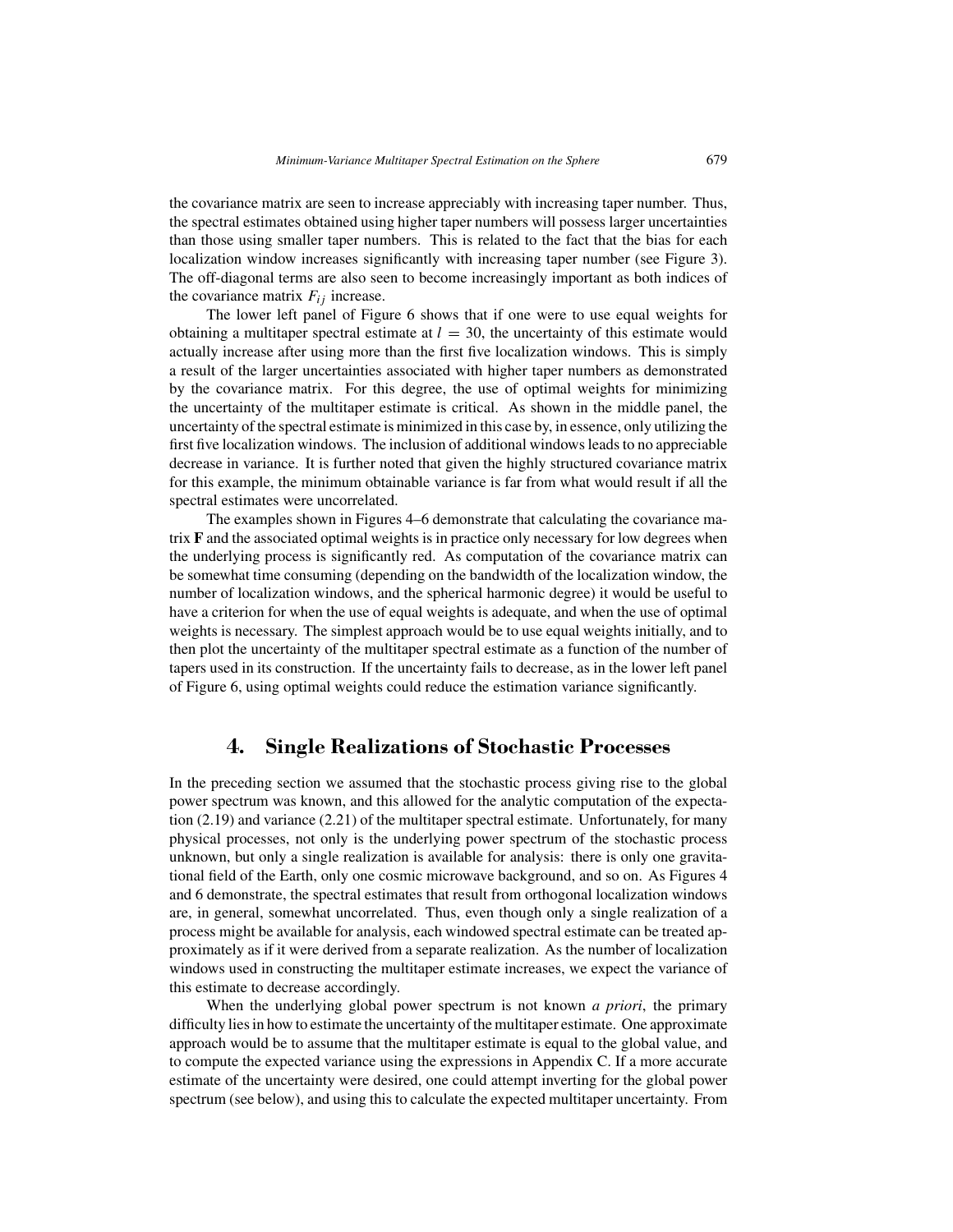the calculated covariance matrix, optimal weights that minimize the multitaper variance could be obtained, and these could be used to form a new multitaper estimate. By repeating this process, one would ultimately expect to converge on the minimum-variance multitaper spectrum estimate. This procedure, however, suffers from having to calculate the covariance matrix **F** at each degree *l* several times. For many problems, this approach is unfeasible given the computationally intensive nature of the covariance matrix calculations.

As a more practical, but necessarily approximate, approach we will make the assumption that for a given degree *l* the individual spectral estimates  $S_{\Phi\Phi}^{(k)}$  that contribute to the multitaper spectrum estimate are statistically independent and Gaussian distributed with identical variance  $\sigma_{\Phi\Phi}^2$ . This amounts to assuming that the off-diagonal terms of the covariance matrix are zero and that the diagonal terms are all equal. In this case it is easily shown that the variance of the estimate  $(2.17)$ – $(2.18)$  is

$$
\text{var}\left\{S_{\Phi\Phi}^{(mt)}\right\} = \sigma_{\Phi\Phi}^2 \sum_{k=1}^K a_k^2 \quad \text{with} \quad \text{var}\left\{S_{\Phi\Phi}^{(k)}\right\} = \sigma_{\Phi\Phi}^2. \tag{4.1}
$$

Defining the weighted sample variance of individual spectral estimates as

$$
\sigma^2 = \sum_{k=1}^{K} a_k \left( S_{\Phi\Phi}^{(k)} - S_{\Phi\Phi}^{(mt)} \right)^2 , \qquad (4.2)
$$

its expectation is found to be equal to

$$
\left\langle \sigma^2 \right\rangle = \sigma_{\Phi\Phi}^2 \left( 1 - \sum_{k=1}^K a_k^2 \right) + \sum_{k=1}^K a_k \left( \left\langle S_{\Phi\Phi}^{(k)} \right\rangle - \left\langle S_{\Phi\Phi}^{(mt)} \right\rangle \right)^2 \,. \tag{4.3}
$$

The second term in the above equation is a measure of the variability of the expectations of the *K* windowed estimates  $S_{\Phi\Phi}^{(k)}$  about their weighted mean (referring to Figure 3, of the curves of the expected values of single-taper estimates around the expected value of the multitaper estimate). By assuming that the statistical spread of each windowed estimate is greater than the spread of the individual expectations, this term can be ignored. Combining (4.1) and (4.3), the following unbiased estimate for the variance of the multitaper estimate is obtained:

$$
\text{var}\left\{S_{\Phi\Phi}^{(mt)}\right\} \approx \sigma^2 \left(\frac{\sum_k a_k^2}{1 - \sum_k a_k^2}\right). \tag{4.4}
$$

In contrast to (2.21), which requires knowledge of the global spectrum, this estimate, though approximate, is determined from the data alone. When the weights  $a_k$  are all equal, the variance of the multitaper spectrum estimate is simply  $\sigma^2/(K-1)$ . Having ignored what is essentially the sample variance of the expectations of the windowed estimates, we are insured that the calculated uncertainty (4.4) will be an overestimate. However, we should also note that the assumption of each individually tapered spectral estimate being statistically independent will not in general be true, and this will cause the above uncertainty to underestimate the true value. We note that [31, Eq. 48] previously advocated using the sample variance  $\sigma^2$  of the individual spectral estimates as an estimate for the variance of the multitaper estimate, which, in hindsight, is unnecessarily conservative.

In order to assess the suitability of the above approximations to estimate the uncertainty via (4.4), we generated three realizations of a white stochastic process and calculated localized multitaper estimates. In the upper panel of Figure 7, the absolute value of the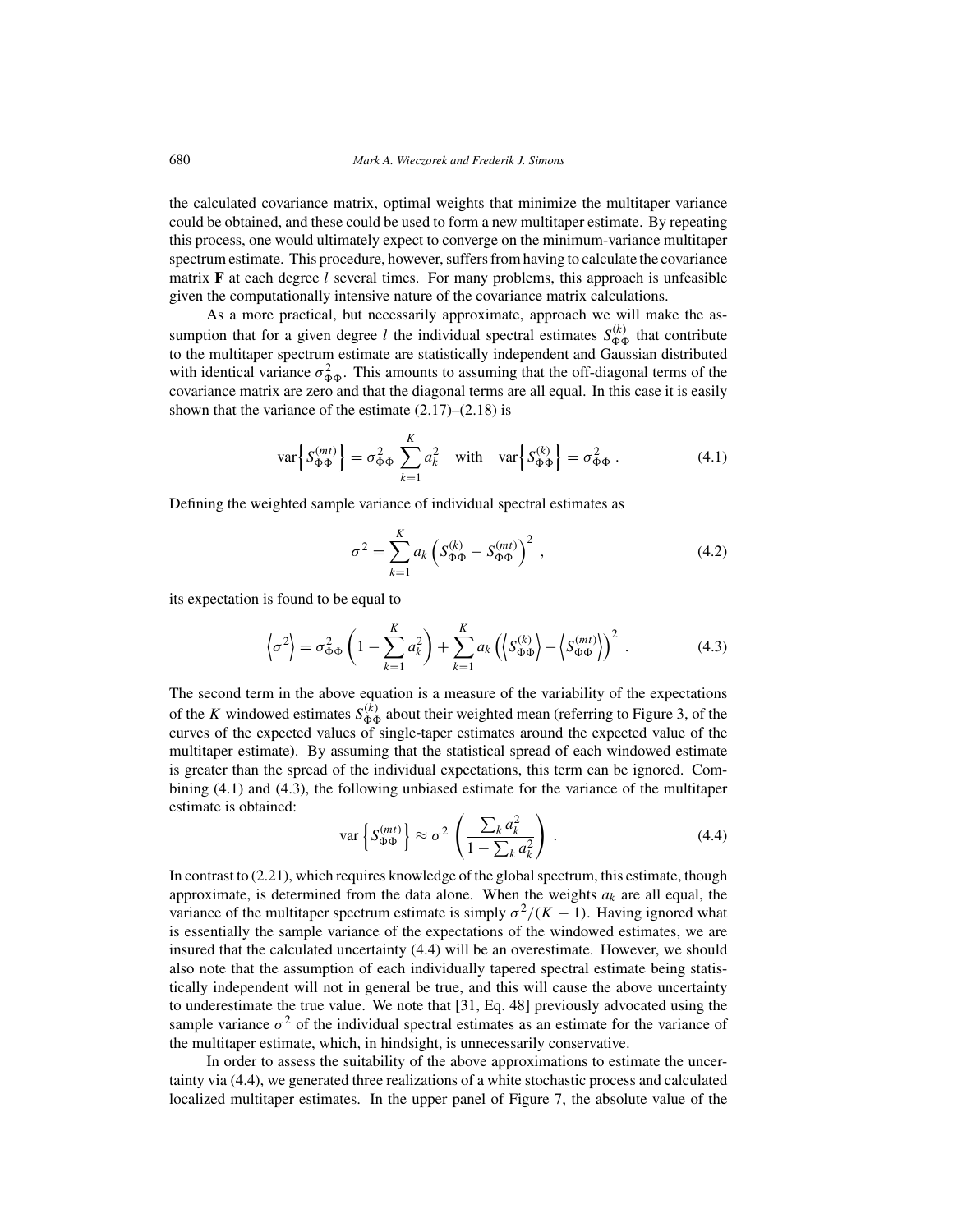difference between the multitaper estimate and its expectation based on the known input spectrum is shown as a function of degree *l* and number of tapers *K* for the three realizations. As is readily seen, the difference between the two almost everywhere decreases with increasing number of employed localization windows. Furthermore, comparison with Figure 5 shows that the difference between the two is compatible with the expected uncertainty of the multitaper estimate. The bottom panel plots the uncertainty of the multitaper estimate using (4.4), and this is seen to be generally comparable to the difference between the multitaper expectation and single realization in the upper panel. Nevertheless, it should be noted that this estimation of the uncertainty underestimates the true value as shown in Figure 5 by a small factor. This is most likely a result of the fact that the individual spectral estimates are not uncorrelated as we assumed in deriving (4.4).



FIGURE 7 Difference and estimated uncertainty for three multitaper realizations of a white stochastic process. (top) Absolute value of the difference between the known multitaper spectrum expectation and the single realization of the multitaper estimate. (bottom) The estimated uncertainty of the multitaper spectrum estimate calculated from (4.4) using equal weights. Between 2 and 34 tapers were used in generating the multitaper estimates, the tapers were constructed using  $\theta_0 = 30^\circ$  and  $L = 29$ , and the data were localized at the North pole. For comparison purposes, the color bars possess the same range as those in Figure 5.

Finally, we note that it is possible under certain circumstances to invert for the global power spectrum using (2.19) combined with knowledge of the multitaper spectral estimates and their uncertainties. As shown in [31], this equation can be written in matrix notation as

$$
\left\langle \mathbf{S}_{\Phi\Phi}^{(mt)} \right\rangle = \mathbf{M}^{(mt)} \, \mathbf{S}_{ff} \tag{4.5}
$$

where  $S_{\Phi\Phi}^{(mt)}$  is a vector containing the  $L_{\Phi\Phi} + 1$  multitaper spectral estimates,  $S_{ff}$  is a vector containing the  $L_{\Phi\Phi} + L + 1$  elements of the global power spectrum, and  $\mathbf{M}^{(mt)}$  is an  $(L_{\Phi\Phi} + 1) \times (L_{\Phi\Phi} + L + 1)$  matrix that maps the latter into the former. Assigning the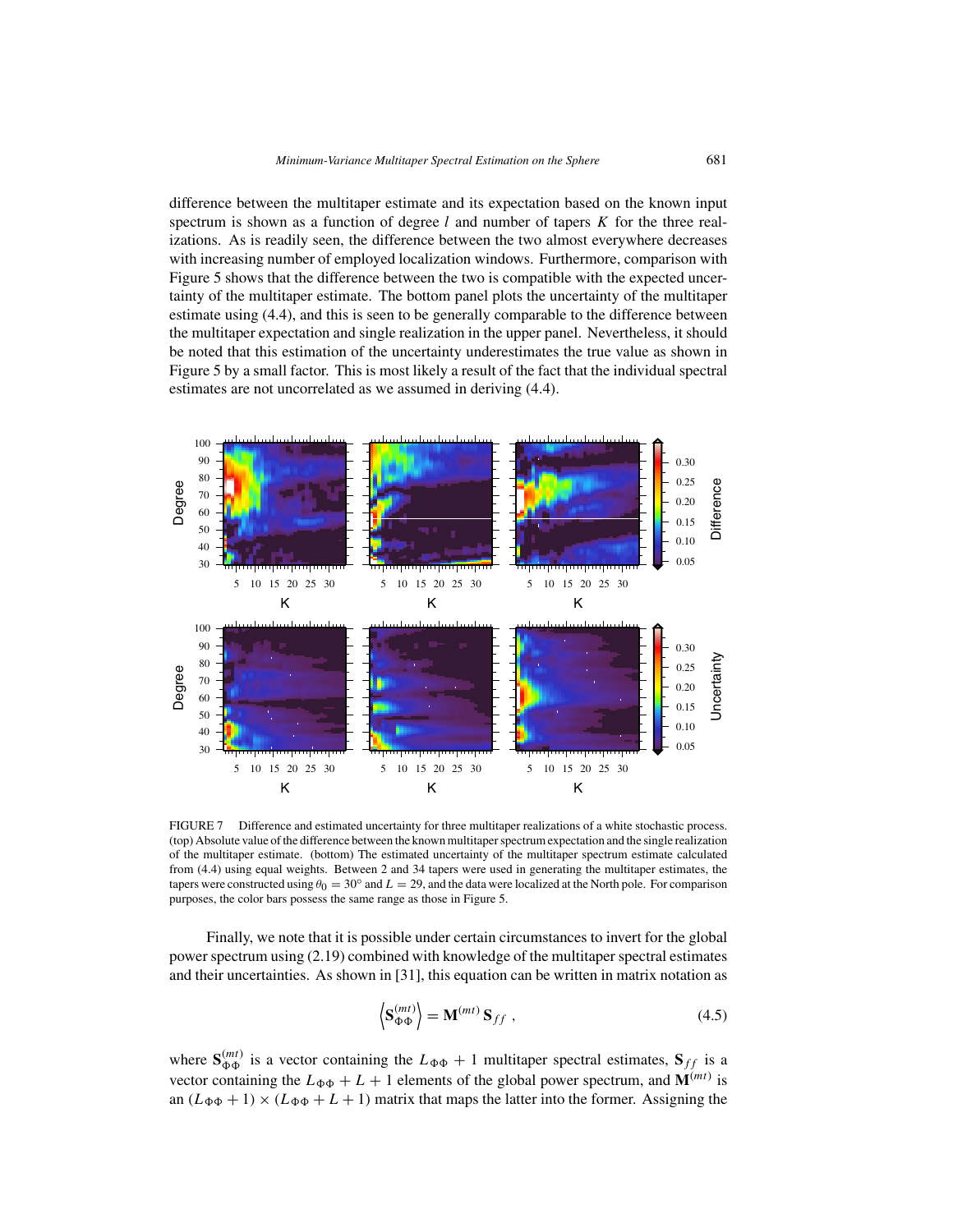index 0 to the first row and column of **M**, the elements are given by

$$
M_{ij}^{(mt)} = \sum_{l=0}^{L} \sum_{k=1}^{K} a_k S_{hh}^{(k)}(l) \left( C_{l0j0}^{i0} \right)^2 \,. \tag{4.6}
$$

The individual linear equations of (4.5) could be weighted by the measurement uncertainties by dividing each row of  $S_{\Phi\Phi}^{(mt)}$  and  $M^{(mt)}$  by the multitaper standard deviation obtained from (4.4).

Inverting  $\mathbf{M}^{(mt)}$  to obtain  $\mathbf{S}_{ff}$  from  $\mathbf{S}_{\Phi\Phi}^{(mt)}$  is an underdetermined inversion problem, as the dimension of  $S_{ff}$  will always be greater than that of  $S_{\Phi\Phi}^{(mt)}$ , and  $M^{(mt)}$  is never fullrank. Hence, most of our attempts to invert (4.5) for the global power spectrum, using a variety of linear techniques, have been unsatisfactory for this example. For instance, choosing that solution for which the norm of  $S_{ff}$  is minimized yielded a power spectrum with both positive and negative values, a situation that is clearly unphysical. Truncating the matrix **M** to be square yielded similar results. A nonnegative least squares inversion [13, Chap. 23] yielded a solution for which the majority of the  $S_f f(l)$  were zero. One method that did yield acceptable results was to assume that  $S_{ff}$  was constant in bins of width  $\Delta l$ . However, for the problem at hand,  $\Delta l$  was required to be greater than about 15 in order to obtain positive values with reasonable variances. More sophisticated nonlinear and Monte Carlo techniques that utilize positivity constraints and upper and lower bounds are worth investigating. Alternatively, one could parametrize the global power spectrum by a smoothly varying function (such as a power law) and invert for the parameter values that best fit the observed multitaper spectral estimates. A maximum-likelihood inversion approach is described in [4] and [8].

#### **5. Concluding Remarks**

In this study, we have demonstrated how the global power spectrum of a stochastic process on the sphere can be estimated from spatially limited observation domains. In particular, the act of restriction to a certain region can be formulated as a windowing operation, and the expectation of the windowed power spectrum has been shown to be related to the global power spectrum by a convolution-type equation. The best localization windows are those that are spatially concentrated in the region of interest, and yet have as small an effective spectral bandwidth as possible. Solution of a simple optimization problem yields a family of orthogonal functions, and a multitaper spectrum estimate can be constructed using those windows with good spatiospectral localization properties. The multitaper estimate has the benefits that the data are more evenly weighted and that it has a reduced variance when compared to single-window estimates. It is straightforward to choose the weights used in constructing the multitaper estimate in order to minimize the estimation variance.

While much of the theoretical groundwork has been developed for the problem of localized spectral estimation on the sphere, several promising lines of future research could improve upon the procedure developed in this work. In particular, we have only concerned ourselves with localization windows that are solutions to the spherical-cap concentration problem [6, 21, 31]. While sufficient for many problems, such as estimating the localized spectral properties of planetary gravitational fields and topography, more complex localization windows might be desired for other applications. The techniques developed here are easily generalizable to other concentration domains [20, 21], and we do not expect the general character of our results to differ significantly from those presented here.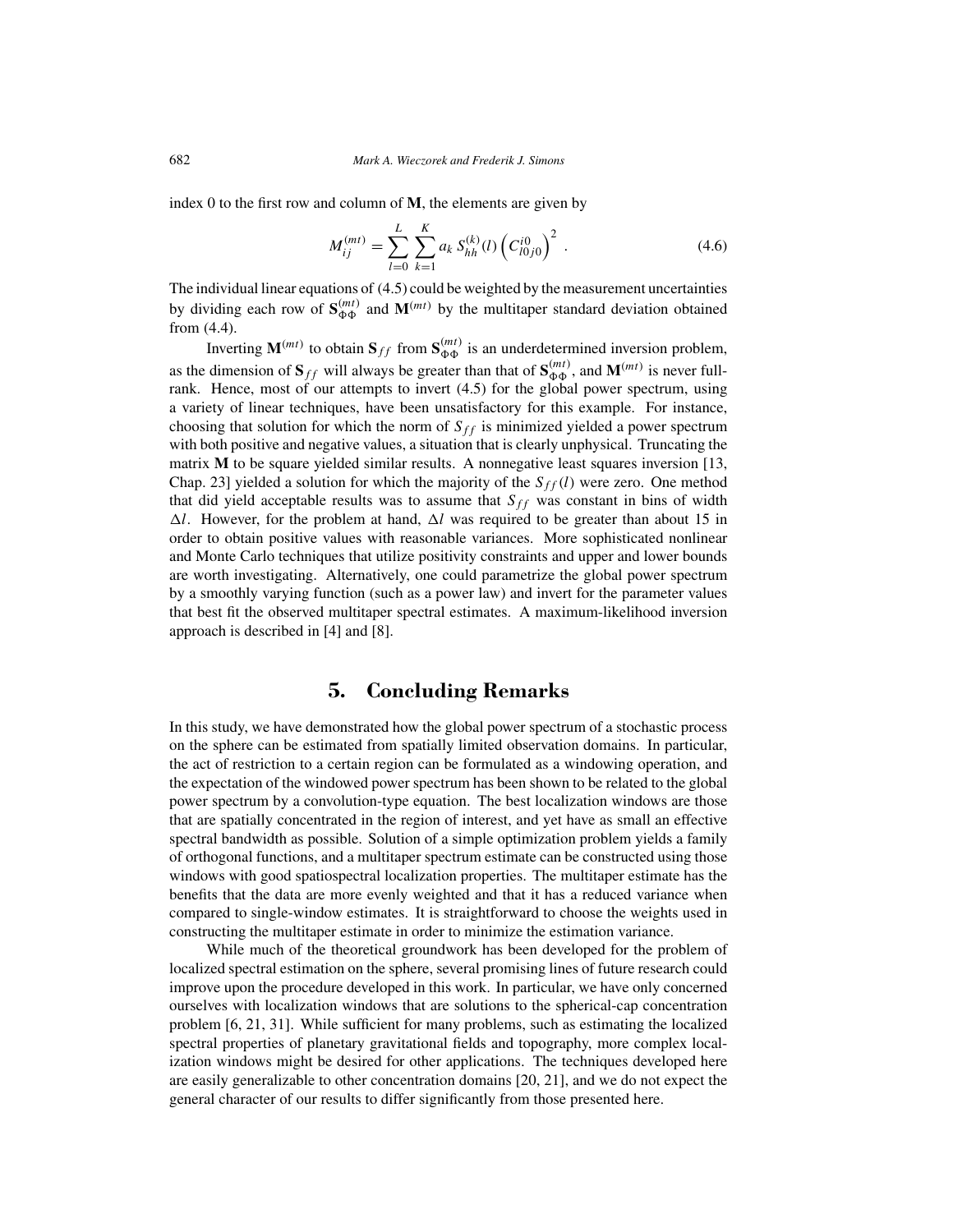As a second line of future research, we note that we have restricted ourselves to using only a single localization window when calculating the localized cross-power spectrum  $S_{\Phi\Gamma}^{(k)}$ . However, as demonstrated in Appendix B, we could have localized each field by a different window to form localized cross-power spectra  $S_{\Phi\Gamma}^{(j,k)}$ . Using two different windows, up to  $K(K + 1)/2$  individual cross-power spectral estimates are, in principle, available for analysis compared to *K* as used in this study. The covariance properties of these windows remain to be investigated, as well as whether their use would significantly decrease the multitaper estimation variance.

Of more practical concern are the computational demands to obtain the covariance matrix. Generating the left and right panels of Figure 4 took about 12 hours and 2 days of dedicated time on a modern desktop computer, respectively. The calculations for Figure 5 took considerably longer, about one month. Clearly, such computations will become increasingly infeasible as the spherical harmonic degree increases, and alternative means will eventually be necessary for computing the covariance matrix, optimal weights, and uncertainties. Asymptotic relations for the Clebsch-Gordan coefficients and/or covariance matrix may be used to simplify these numerical computations at high degrees [4].

Finally, we note that most of our discussion has emphasized the quantification of the bias and uncertainty of the multitaper spectrum estimate. However, in practice, one is often instead interested in obtaining an unbiased estimate of the global power spectrum. While one can in principle invert (2.19) for this quantity, the standard linear inversion techniques discussed in Section 4 yielded mixed results. More sophisticated nonlinear and Monte Carlo techniques utilizing bounds and positivity constraints may be worth investigating in this context.

## **Appendix**

#### **A. Real and Complex Spherical Harmonics**

The derivations in this study are considerably simplified if complex spherical harmonics are used. By inserting the identities

$$
\cos \beta = \frac{e^{i\beta} + e^{-i\beta}}{2} \quad \text{and} \quad \sin \beta = \frac{e^{i\beta} - e^{-i\beta}}{2i} \tag{A.1}
$$

into (2.1), the spherical harmonic expansion of a real function *f* is expressed as

$$
f(\Omega) = \sum_{l=0}^{\infty} \sum_{m=-l}^{l} f_{lm} Y_{lm}(\Omega)
$$
  
\n
$$
= \sum_{l=0}^{\infty} \sum_{m=0}^{l} \left[ f_{lm} \left( \frac{e^{im\phi} + e^{-im\phi}}{2} \right) + f_{l-m} \left( \frac{e^{im\phi} - e^{-im\phi}}{2i} \right) \right] \bar{P}_{lm}(\cos \theta)
$$
  
\n
$$
= \sum_{l=0}^{\infty} \sum_{m=0}^{l} \left[ e^{im\phi} \left( \frac{f_{lm} - if_{l-m}}{2} \right) + e^{-im\phi} \left( \frac{f_{lm} + if_{l-m}}{2} \right) \right] \bar{P}_{lm}(\cos \theta)
$$
  
\n
$$
= \sum_{l=0}^{\infty} \sum_{m=-l}^{l} f_{l}^{m} Y_{l}^{m}(\Omega), \qquad (A.2)
$$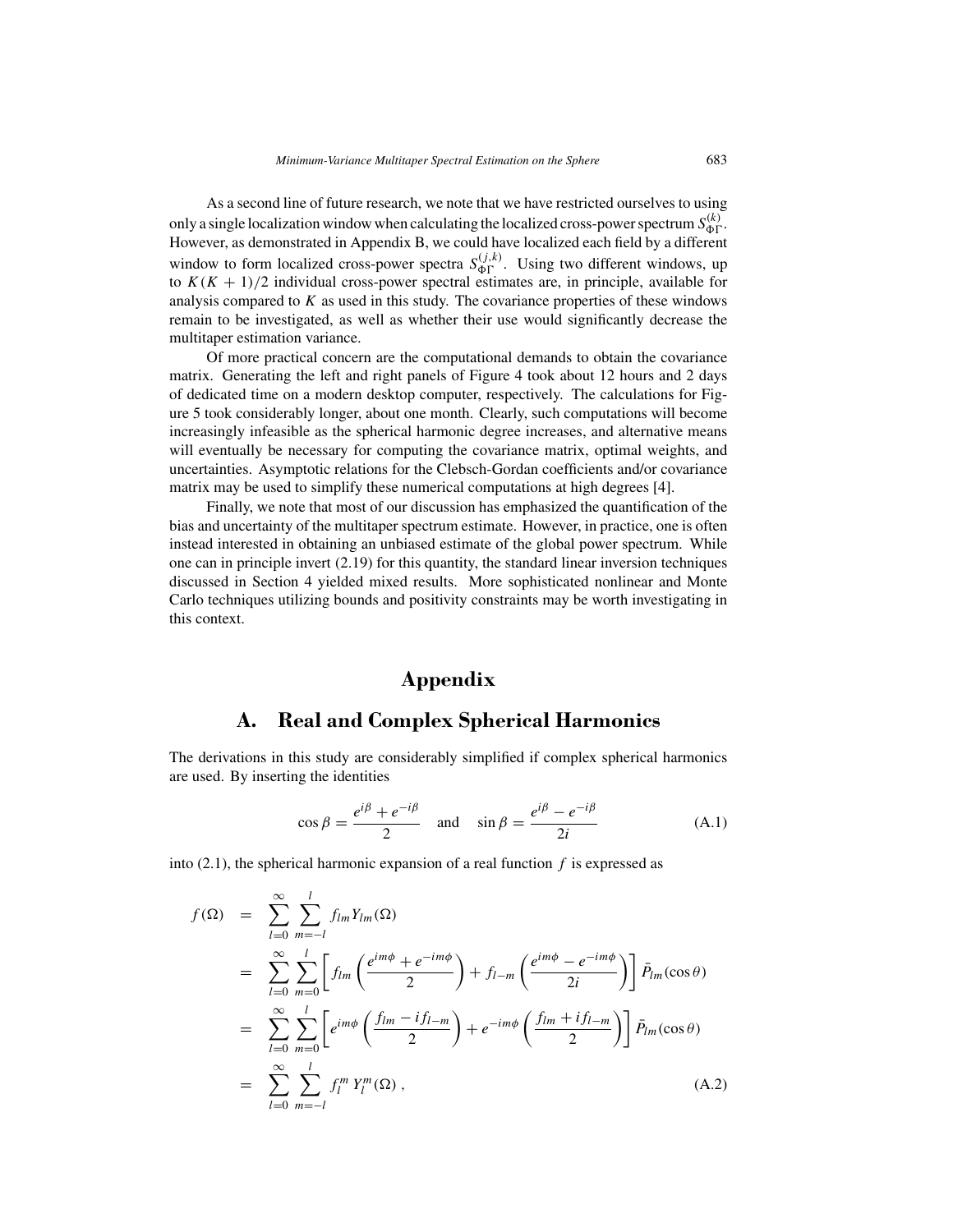where the complex spherical harmonics,  $Y_l^m$ , are defined as

$$
Y_{l}^{m}(\Omega) = \sqrt{2l+1} \sqrt{\frac{(l-m)!}{(l+m)!}} P_{lm}(\cos \theta) e^{im\phi} . \tag{A.3}
$$

Since

$$
P_{l-m} = (-1)^m \frac{(l-m)!}{(l+m)!} P_{lm} , \qquad (A.4)
$$

the complex harmonics satisfy the identity

$$
Y_l^{m*}(\Omega) = (-1)^m Y_l^{-m}(\Omega) , \qquad (A.5)
$$

and normalization

$$
\frac{1}{4\pi} \int_{\Omega} Y_l^{m*}(\Omega) Y_{l'}^{m'}(\Omega) d\Omega = \delta_{ll'} \delta_{mm'} , \qquad (A.6)
$$

where the superscript  $*$  indicates complex conjugation. To be consistent with the definition of the real spherical harmonic functions in Section 2.1, the complex harmonics here also do not include the Condon-Shortley phase factor of *(*−1*)<sup>m</sup>* that generally appears in the physics and seismology communities. Regardless, we note that the inclusion or exclusion of this phase will not affect the results presented in this article. The complex coefficients are related to the real coefficients by

$$
f_l^m = \begin{cases} (f_{lm} - if_{l-m})/\sqrt{2} & \text{if } m > 0\\ f_{l0} & \text{if } m = 0\\ (-1)^m f_l^{-m*} & \text{if } m < 0, \end{cases}
$$
(A.7)

and by using the orthogonality properties of the spherical harmonics, these can be shown to be related to the real function *f* by the relation

$$
f_l^m = \frac{1}{4\pi} \int_{\Omega} f(\Omega) Y_l^{m*}(\Omega) d\Omega.
$$
 (A.8)

It is straightforward to show that the total power of a real function *f* is related to its complex spectral coefficients by a generalization of Parseval's theorem:

$$
\frac{1}{4\pi} \int_{\Omega} \left[ f(\Omega) \right]^2 d\Omega = \sum_{l=0}^{\infty} S_{ff}(l) , \qquad (A.9)
$$

where the power spectrum is

$$
S_{ff}(l) = \sum_{m=-l}^{l} f_l^m f_l^{m*} . \tag{A.10}
$$

Similarly, the cross-power of two real functions *f* and *g* is given by

$$
\frac{1}{4\pi} \int_{\Omega} f(\Omega) g(\Omega) d\Omega = \sum_{l=0}^{\infty} S_{fg}(l) , \qquad (A.11)
$$

where the cross-power spectrum is

$$
S_{fg}(l) = \sum_{m=-l}^{l} f_l^m g_l^{m*} . \tag{A.12}
$$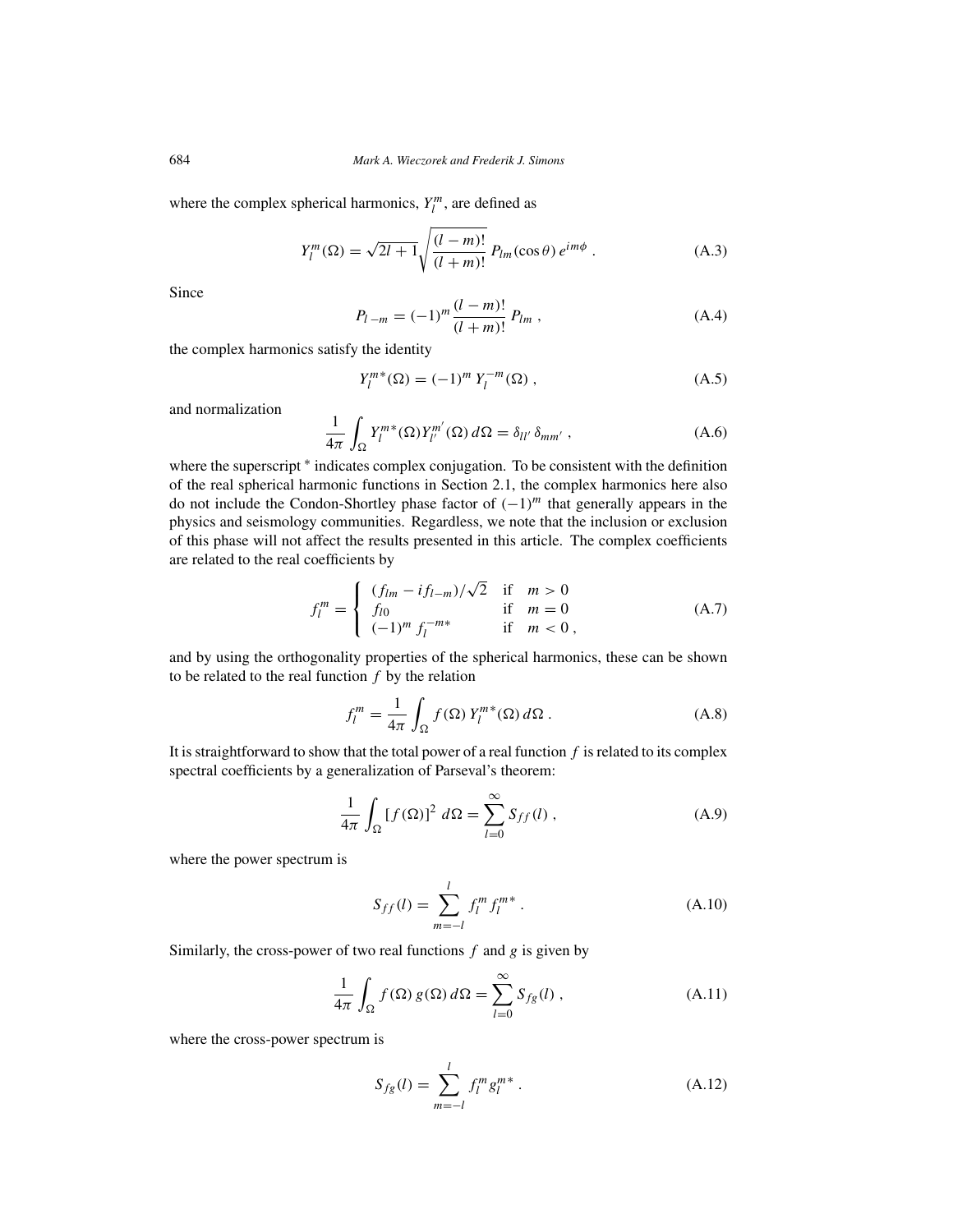If the functions *f* and *g* have a zero mean (i.e., their degree-0 terms are equal to zero), then  $S_{ff}(l)$  and  $S_{fg}(l)$  represent the contributions to their variance and covariance, respectively, for degree *l*.

#### **B. Bias of a Localized Spectral Estimate**

In this section, expressions will be derived that relate the cross-power spectrum of two global fields to their windowed equivalents. We assume that the real spherical harmonic coefficients of a function *f* are zero-mean random variables, and that the power spectrum of the function is isotropic, i.e., depends only upon degree *l*:

$$
\langle f_{lm} f_{l'm'} \rangle = \frac{S_{ff}(l)}{(2l+1)} \, \delta_{ll'} \, \delta_{mm'} \,, \tag{B.1}
$$

where  $\langle \cdots \rangle$  signifies the expectation operator. When considering two fields, it will be assumed in a similar manner that their cross-power at a given degree is also isotropic:

$$
\langle f_{lm}g_{l'm'}\rangle = \frac{S_{fg}(l)}{(2l+1)} \,\delta_{ll'}\,\delta_{mm'}\,. \tag{B.2}
$$

It can be verified using (A.7) that

$$
\langle f_{lm} f_{l'm'} \rangle = \langle f_l^{m*} f_{l'}^{m'} \rangle = \langle f_l^{m*} f_{l'}^{m'} \rangle^*,
$$
 (B.3)

and

$$
\langle f_{lm}g_{l'm'}\rangle = \langle f_l^{m*}g_{l'}^{m'}\rangle = \langle f_l^{m*}g_{l'}^{m'}\rangle^*.
$$
 (B.4)

The goal of this appendix is to find an expression for the expectation of the crosspower spectrum of the functions *f* and *g*, each localized by a different data taper *h(i)* and *h*<sup>(*j*)</sup>, respectively. This quantity will be denoted as  $\langle S_{\Phi\Gamma}^{(i,j)}(l) \rangle$ , where  $\Phi$  and  $\Gamma$  represent the localized fields  $f h^{(i)}$  and  $g h^{(j)}$ , respectively. The spectral bandwidth of each localization window will be assumed to be the same. We start with the product of two windowed coefficients for a given degree and order:

$$
\Phi_l^{m(i)} \Gamma_l^{m(j)*} = \frac{1}{4\pi} \int_{\Omega} \left[ h^{(i)}(\Omega) f(\Omega) \right] Y_l^{m*}(\Omega) d\Omega
$$
  
 
$$
\times \frac{1}{4\pi} \int_{\Omega'} \left[ h^{(j)*}(\Omega') g^*(\Omega') \right] Y_l^m(\Omega') d\Omega'.
$$
 (B.5)

Expanding the windowed functions in spherical harmonics, and utilizing the short-hand notation

$$
\sum_{lm}^{L} = \sum_{l=0}^{L} \sum_{m=-l}^{l} \text{ and } \sum_{l}^{L} = \sum_{l=0}^{L} , \qquad (B.6)
$$

yields

$$
\Phi_{l}^{m(i)} \Gamma_{l}^{m(j)*} = \frac{1}{(4\pi)^{2}} \sum_{l_{1}m_{1}}^{L} h_{l_{1}}^{m_{1}(i)} \sum_{l_{2}m_{2}}^{\infty} f_{l_{2}}^{m_{2}} \sum_{l_{3}m_{3}}^{L} h_{l_{3}}^{m_{3}(j)*} \sum_{l_{4}m_{4}}^{\infty} g_{l_{4}}^{m_{4}*} \times \int_{\Omega} Y_{l_{1}}^{m_{1}} Y_{l_{2}}^{m_{2}} Y_{l}^{m*} d\Omega \int_{\Omega'} Y_{l_{3}}^{m_{3}*} Y_{l_{4}}^{m_{4}*} Y_{l}^{m} d\Omega' . \tag{B.7}
$$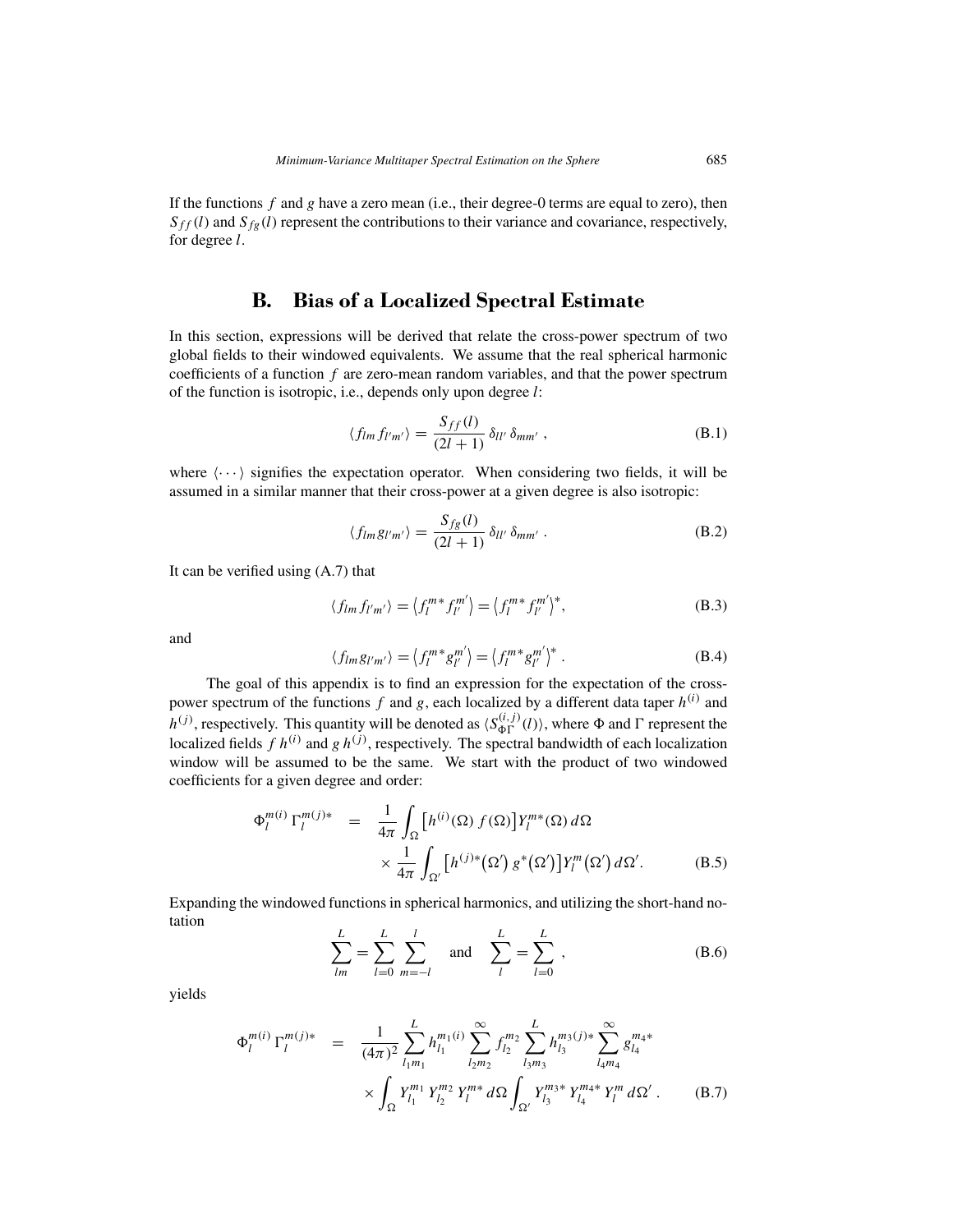Averaging this equation over all possible combinations of the random variables gives its expectation:

$$
\left\langle \Phi_{l}^{m(i)} \Gamma_{l}^{m(j)*} \right\rangle = \frac{1}{(4\pi)^{2}} \sum_{l_{1}m_{1}}^{L} h_{l_{1}}^{m_{1}(i)} \sum_{l_{3}m_{3}}^{L} h_{l_{3}}^{m_{3}(j)*} \sum_{l_{2}m_{2}}^{\infty} \frac{S_{fg}(l_{2})}{(2l_{2}+1)} \times \int_{\Omega} Y_{l_{1}}^{m_{1}} Y_{l_{2}}^{m_{2}} Y_{l}^{m*} d\Omega \int_{\Omega'} Y_{l_{3}}^{m_{3}*} Y_{l_{2}}^{m_{2}*} Y_{l}^{m} d\Omega' .
$$
 (B.8)

The integral of a triple product of spherical harmonics is real and can be evaluated by a well-known relationship involving Clebsch-Gordan coefficients [27, p. 148]

$$
\int_{\Omega} Y_{l_1}^{m_1} Y_{l_2}^{m_2} Y_l^{m*} d\Omega = 4\pi \sqrt{\frac{(2l_1 + 1)(2l_2 + 1)}{(2l_1 + 1)}} C_{l_1 0 l_2 0}^{l_0} C_{l_1 m_1 l_2 m_2}^{l m},
$$
(B.9)

which is nonzero only when the following selection rules are satisfied [27]:

$$
m = m_1 + m_2 \tag{B.10}
$$

$$
|m| \le l; \ |m_1| \le l_1; \ |m_2| \le l_2 \tag{B.11}
$$

$$
|l_1 - l_2| \le l \le l_1 + l_2 \tag{B.12}
$$

$$
|l_2 - l| \le l_1 \le l_2 + l \tag{B.13}
$$

$$
|l - l_1| \le l_2 \le l + l_1 \tag{B.14}
$$

$$
l_1 + l_2 + l = \text{even} \tag{B.15}
$$

Combining (B.8) and (B.9), and making use of (A.5), yields

$$
\left\langle \Phi_{l}^{m(i)} \Gamma_{l}^{m(j)*} \right\rangle = \sum_{l_{1}m_{1}}^{L} h_{l_{1}}^{m_{1}(i)} \sum_{l_{3}m_{3}}^{L} h_{l_{3}}^{m_{3}(j)*} \sum_{l_{2}m_{2}}^{\infty} S_{fg}(l_{2}) \times \frac{\sqrt{(2l_{1}+1)(2l_{3}+1)}}{2l+1} C_{l_{1}0l_{2}0}^{l0} C_{l_{3}0l_{2}0}^{l0} C_{l_{1}m_{1}l_{2}m_{2}}^{l-m} C_{l_{3}-m_{3}l_{2}-m_{2}}^{l-m}, \qquad (B.16)
$$

where a phase factor is set equal to unity because of (B.10). We next sum this entire equation over all values of *m*, employ the symmetry relationship of the Clebsch-Gordan coefficients [27, p. 245]

$$
C_{l_1-m_1l_2-m_2}^{l-m} = (-1)^{l_1+l_2-l} C_{l_1m_1l_2m_2}^{lm}, \qquad (B.17)
$$

set a phase factor equal to unity because of  $(B.15)$ , and rearrange the sum over  $m_2$  to obtain

$$
\left\langle S_{\Phi\Gamma}^{(i,j)}(l) \right\rangle = \sum_{l_1 m_1}^{L} h_{l_1}^{m_1(i)} \sum_{l_3 m_3}^{L} h_{l_3}^{m_3(j)*} \sum_{l_2}^{\infty} S_{fg}(l_2) \times \frac{\sqrt{(2l_1 + 1)(2l_3 + 1)}}{2l + 1} C_{l_1 0 l_2 0}^{l_0} C_{l_3 0 l_2 0}^{l_0} \sum_{m = -l}^{l} \sum_{m_2 = -l_2}^{l_2} C_{l_1 m_1 l_2 m_2}^{l m} C_{l_3 m_3 l_2 m_2}^{l m}.
$$
\n(B.18)

The final sum over  $m$  and  $m_2$  is greatly simplified by use of the identity [27, p. 259]

$$
\sum_{\alpha} \sum_{\gamma} C_{a\alpha b\beta}^{c\gamma} C_{a\alpha b'\beta'}^{c\gamma} = \frac{(2c+1)}{(2b+1)} \delta_{bb'} \delta_{\beta\beta'} , \qquad (B.19)
$$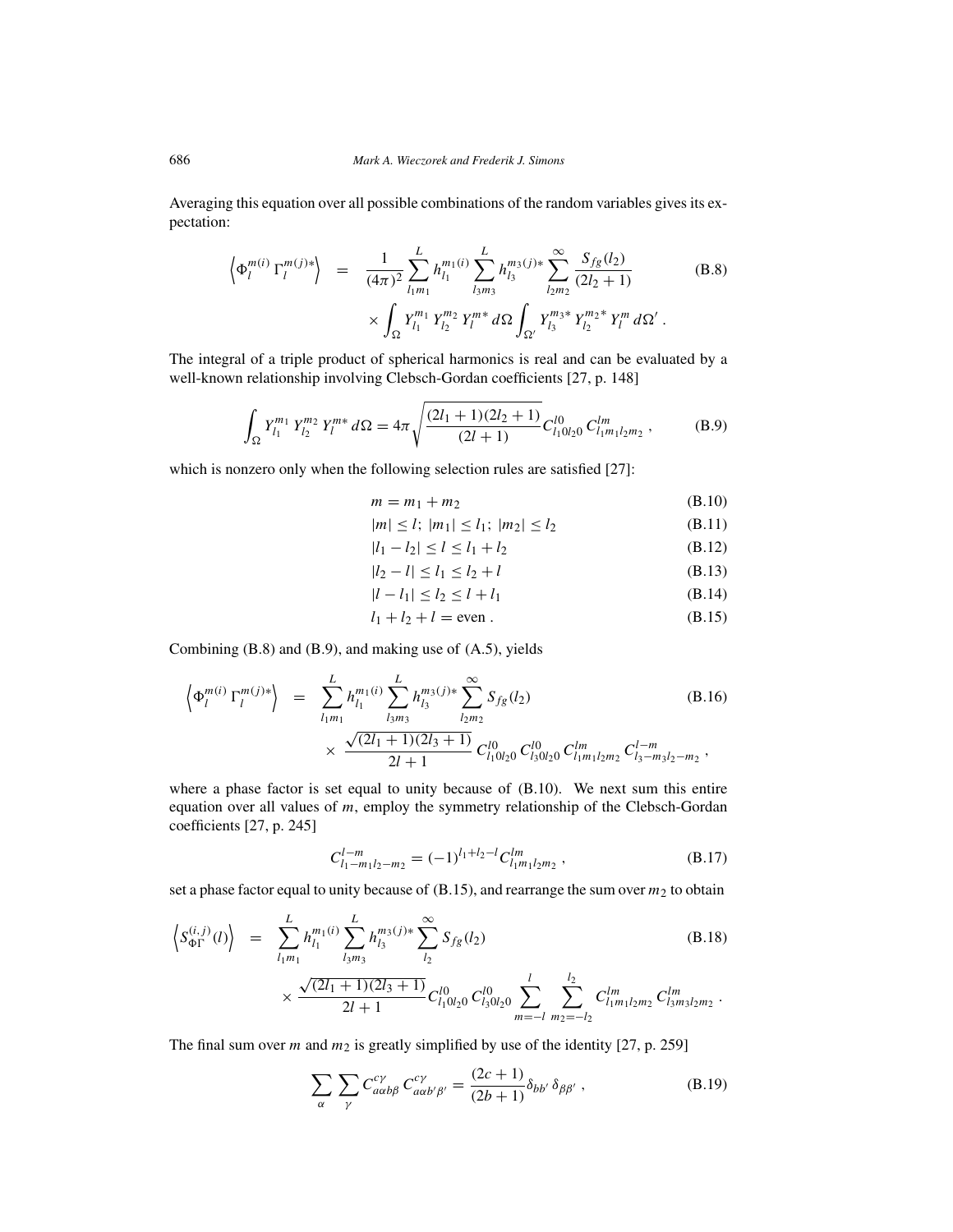where the summations are implicitly over all values which are nonzero, and the symmetry relationship [27, p. 245]

$$
C_{l_1m_1l_2m_2}^{lm} = (-1)^{l_1+l_2-l} C_{l_2m_2l_1m_1}^{lm} . \tag{B.20}
$$

Taking into account the selection rule (B.14), (B.19) can be succinctly written as

$$
\left\langle S_{\Phi\Gamma}^{(i,j)}(l) \right\rangle = \sum_{l_1 m_1}^{L} h_{l_1}^{m_1(i)} h_{l_1}^{m_1(j)*} \sum_{l_2=|l-l_1|}^{l+l_1} S_{fg}(l_2) \left( C_{l_1 0 l_2 0}^{l_0} \right)^2 , \tag{B.21}
$$

where it is clear that this quantity is real. While the sum over  $m_1$  might sometimes be zero, in general, this will not be the case, even for when  $h^{(i)}$  and  $h^{(j)}$  are orthogonal. Thus, if *K* tapers are being employed in the spectral estimation procedure, up to  $K(K + 1)/2$  crossspectral estimates can be obtained. For the specific case where *f* and *g* are localized by the same window, the expectation of the localized cross-power spectrum is, after a change of variables,

$$
\langle S_{\Phi\Gamma}(l)\rangle = \sum_{j=0}^{L} S_{hh}(j) \sum_{i=|l-j|}^{l+j} S_{fg}(i) \left(C_{j0i0}^{l0}\right)^2.
$$
 (B.22)

For computational purposes, we note that the Wigner 3-*j* symbols are related to the Clebsch-Gordan coefficients by the definition [27, p. 236]

$$
C_{l_1m_1l_2m_2}^{lm} = (-1)^{l_1-l_2+m} \sqrt{2l+1} \begin{pmatrix} l_1 & l_2 & l \\ m_1 & m_2 & -m \end{pmatrix} . \tag{B.23}
$$

Algorithms for calculating the Wigner 3-*j* symbols are discussed by [14] and [19].

# **C. Variance of a Localized Spectral Estimate**

A multitaper estimate for the localized cross-power spectrum of two fields *f* and *g* will be defined as a weighted average of direct spectral estimates obtained using *K* orthogonal tapers:

$$
S_{\Phi\Gamma}^{(mt)}(l) = \sum_{i=1}^{K} \sum_{j=1}^{K} a_{ij} S_{\Phi\Gamma}^{(i,j)}(l) ,
$$
 (C.1)

where the elements of  $a_{ij}$  are the weights applied to the cross-spectral estimate subject to the constraint

$$
\sum_{i=1}^{K} \sum_{j=1}^{K} a_{ij} = 1.
$$
 (C.2)

It is easy to verify that this quantity is real when  $a_{ij}$  is symmetric. To simplify the following derivations, and to reduce the amount of time required to calculate these numerically, we will consider only the case where  $i = j$ . Further research is required to determine the benefit of employing a spectral estimate obtained using two different tapers. In this case, the multitaper spectral estimate reduces to

$$
S_{\Phi\Gamma}^{(mt)}(l) = \sum_{k=1}^{K} a_k S_{\Phi\Gamma}^{(k)}(l) ,
$$
 (C.3)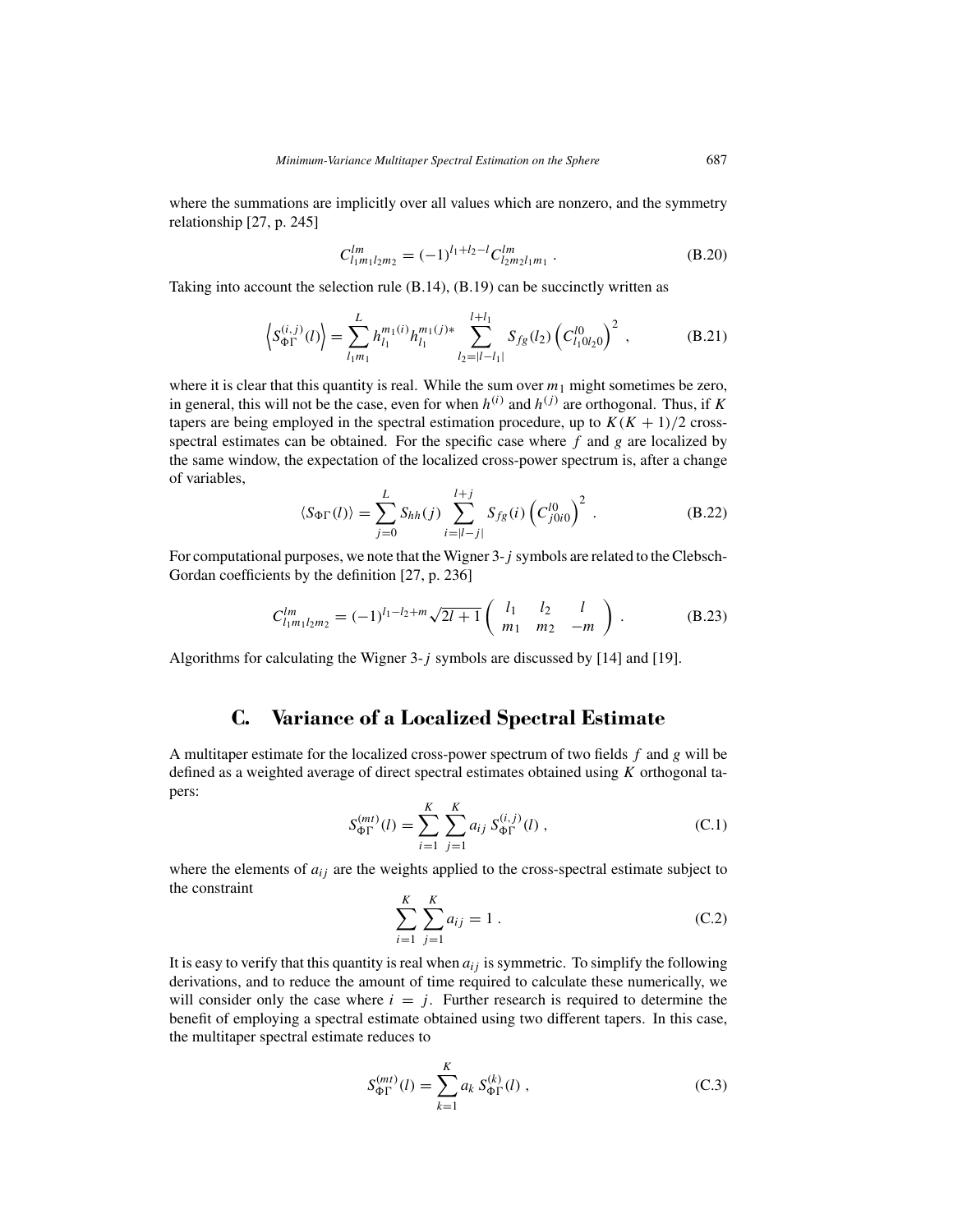with the constraint

$$
\sum_{k=1}^{K} a_k = 1.
$$
 (C.4)

This appendix seeks to determine the variance of such a spectral estimate.

We start with the definitions of variance and covariance of complex variables:

$$
\text{var}\left\{\sum_{i=1}^{N} a_i X_i\right\} = \sum_{j=1}^{N} \sum_{k=1}^{N} a_j \text{cov}\{X_j, X_k\} a_k \tag{C.5}
$$

$$
cov\{X_j, X_k\} = \langle X_j X_k^* \rangle - \langle X_j \rangle \langle X_k^* \rangle. \tag{C.6}
$$

which give the following expression for the variance of  $(C.3)$ :

$$
\text{var}\left\{S_{\Phi\Gamma}^{(mt)}(l)\right\} = \sum_{j=1}^{K} \sum_{k=1}^{K} a_j \text{ cov}\left\{S_{\Phi\Gamma}^{(j)}(l), S_{\Phi\Gamma}^{(k)}(l)\right\} a_k .
$$
 (C.7)

By using the definition of the cross-power spectrum (A.11)–(A.12) with the identity

$$
\text{cov}\left\{\sum_{i=1}^{N} X_i, \sum_{j=1}^{M} X_j\right\} = \sum_{i=1}^{N} \sum_{j=1}^{M} \text{cov}\{X_i, X_j\},\tag{C.8}
$$

the covariance of two spectral estimates using tapers *j* and *k* can be written as

$$
\text{cov}\left\{S_{\Phi\Gamma}^{(j)}(l), S_{\Phi\Gamma}^{(k)}(l)\right\} = \sum_{m=-l}^{l} \sum_{m'=-l}^{l} \text{cov}\left\{\Phi_l^{m(j)} \Gamma_l^{m(j)*}, \Phi_l^{m'(k)} \Gamma_l^{m'(k)*}\right\} \,. \tag{C.9}
$$

We proceed by using Isserlis' theorem [28]

$$
cov{Z_1 Z_2, Z_3 Z_4} = cov{Z_1, Z_3} cov{Z_2, Z_4} + cov{Z_1, Z_4} cov{Z_2, Z_3}, \quad (C.10)
$$

which is valid for zero-mean Gaussian complex random variables  $Z_i$ . Given that we have previously assumed that the coefficients *flm* and *glm* have a zero mean, so will the spectral coefficients of the localized fields  $\Phi_{lm}$  and  $\Gamma_{lm}$ . We may then rely on a central-limit theorem [31] to subsequently assume that the localized coefficients will approach a Gaussian distribution. Alternatively, if we assume that the coefficients of the unwindowed fields were Gaussian to begin with, then it is easily shown that the windowed coefficients will be Gaussian as well. Under these conditions (C.9) can be written as

$$
\text{cov}\left\{S_{\Phi\Gamma}^{(j)}(l), S_{\Phi\Gamma}^{(k)}(l)\right\} = \sum_{m=-l}^{l} \sum_{m'=-l}^{l} \left(\text{cov}\left\{\Phi_l^{m(j)}, \Phi_l^{m'(k)}\right\} \text{cov}\left\{\Gamma_l^{m(j)*}, \Gamma_l^{m'(k)*}\right\} + \text{cov}\left\{\Phi_l^{m(j)}, \Gamma_l^{m'(k)*}\right\} \text{cov}\left\{\Gamma_l^{m(j)*}, \Phi_l^{m'(k)}\right\}\right), \quad (C.11)
$$

and it is trivial to generalize (B.17) to show that

$$
\text{cov}\left\{\Phi_{l}^{m(j)},\Gamma_{l}^{m'(k)}\right\} = \left\{\Phi_{l}^{m(j)}\Gamma_{l}^{m'(k)*}\right\} = \sum_{l_{1}m_{1}}^{L} h_{l_{1}}^{m_{1}(j)} \sum_{l_{3}m_{3}}^{L} h_{l_{3}}^{m_{3}(k)*} \sum_{l_{2}m_{2}}^{\infty} S_{fg}(l_{2})
$$
\n
$$
\times \frac{\sqrt{(2l_{1}+1)(2l_{3}+1)}}{2l+1} C_{l_{1}l_{2}l_{2}0}^{l_{0}} C_{l_{3}l_{2}l_{2}}^{l_{0}} C_{l_{1}m_{1}l_{2}m_{2}}^{l_{m}} C_{l_{3}m_{3}l_{2}m_{2}}^{l_{m'}}.
$$
\n(C.12)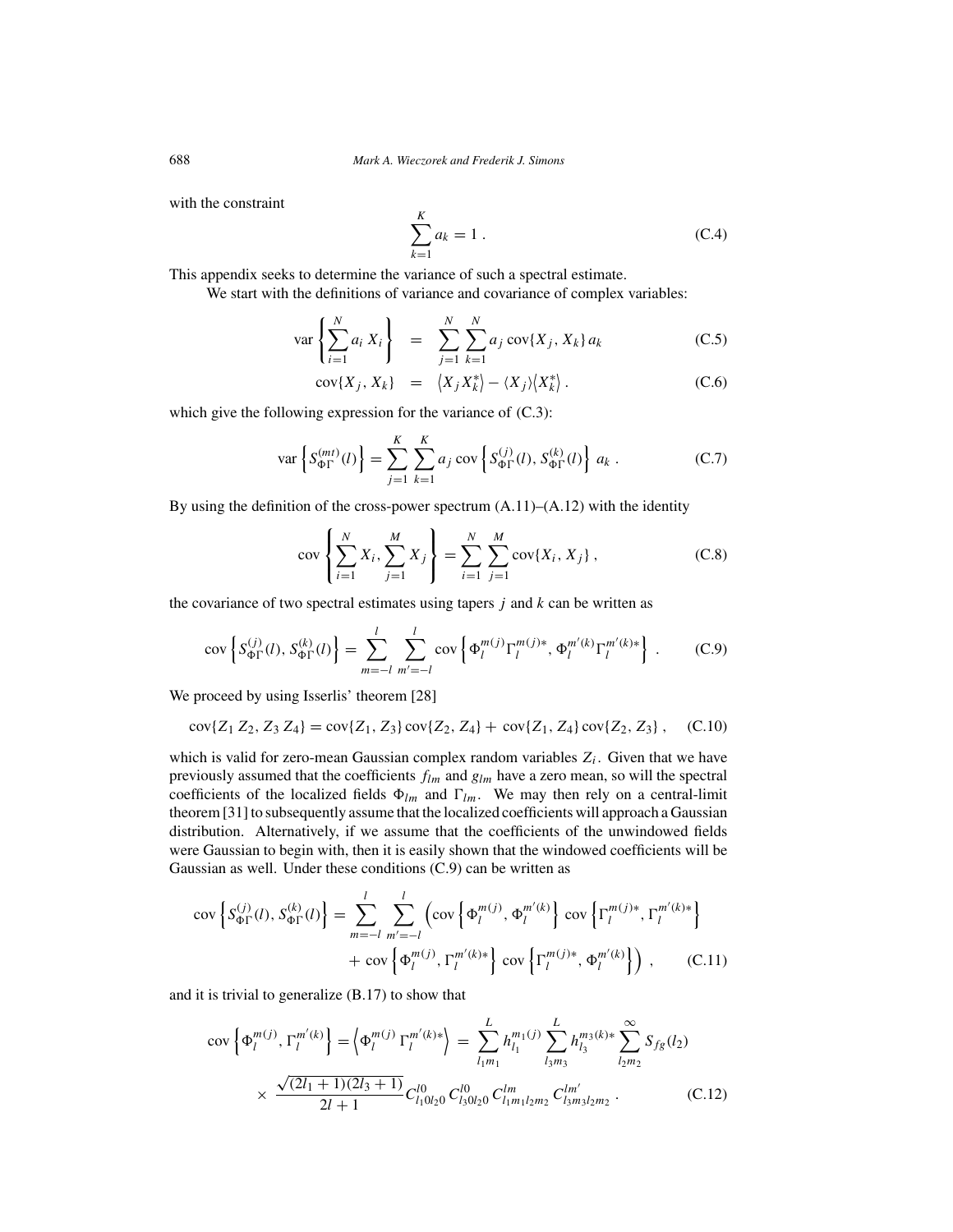For computational purposes, we note that the sums over  $l_2$  and  $m_2$  are considerably restricted as a result of the selection rules (B.10)–(B.15), which imply

$$
m_2 = m - m_1 , \t\t (C.13)
$$

$$
m_2 = m' - m_3,
$$
 (C.14)  
\n
$$
m - m_1 = m' - m_3.
$$
 (C.15)

$$
l_1 + l_2 + l = \text{even},
$$
 (C.16)

$$
l_3 + l_2 + l = \text{even} \tag{C.17}
$$

$$
l_1 + l_3 = \text{even} \tag{C.18}
$$

$$
\begin{array}{ccc}\n\cdot & & & \\
\cdot & & & \\
\cdot & & & \\
\end{array}
$$

The expression for the variance is somewhat simplified when only one field, *f* , is considered. Noting that

$$
\left\langle \Phi_l^{m(j)*} \Phi_l^{m'(k)*} \right\rangle = \left\langle \Phi_l^{m(j)} \Phi_l^{m'(k)} \right\rangle^*, \tag{C.19}
$$

$$
\left\langle \Phi_l^{m(j)*} \Phi_l^{m'(k)} \right\rangle = \left\langle \Phi_l^{m(j)} \Phi_l^{m'(k)*} \right\rangle^*, \qquad (C.20)
$$

the variance of the multitaper spectral estimate can be written as

$$
\text{var}\left\{S_{\Phi\Phi}^{(mt)}(l)\right\} = \sum_{j=1}^{K} \sum_{k=1}^{K} a_j \, F_{jk} \, a_k \,,\tag{C.21}
$$

where **F** implicitly depends upon *l* and  $S_{ff}$  and is given by

$$
F_{jk} = \sum_{m=-l}^{l} \sum_{m'=-l}^{l} \left( \left| \left\langle \Phi_l^{m(j)} \Phi_l^{m'(k)*} \right\rangle \right|^2 + \left| \left\langle \Phi_l^{m(j)} \Phi_l^{m'(k)} \right\rangle \right|^2 \right) . \tag{C.22}
$$

Using the negative angular order symmetry relations (A.7) combined with the fact that the above sums are performed over all values of *m*, **F** further simplifies to

$$
F_{jk} = 2 \sum_{m=-l}^{l} \sum_{m'=-l}^{l} \left| \left\langle \Phi_l^{m(j)} \Phi_l^{m'(k)*} \right\rangle \right|^2.
$$
 (C.23)

The covariance matrix is naturally symmetric.

Finally, we note that (C.12), and hence the computation of **F**, can be simplified for the case where the windows are solutions of the spherical-cap concentration problem [21]. For this situation, each window *j* and *k* has nonzero *real*spherical harmonic coefficients only for a single angular order  $m_j$  and  $m_k$ , respectively. When the windows are expressed in complex form, this implies that the only nonzero coefficients are for  $m_1 = \pm m_j$ ,  $m_3 = \pm m_k$ ,  $l_1 \ge |m_j|$  and  $l_3 \ge |m_k|$ .

# **D. Correlation of Multitaper Spectral Estimates**

It was shown in Appendix B and (2.19) that the expectation of a multitaper spectral estimate at degree *l* depends upon the global power spectrum within the degree range  $l \pm L$ , where *L* is the bandwidth of the localization windows. It is thus natural to expect that multitaper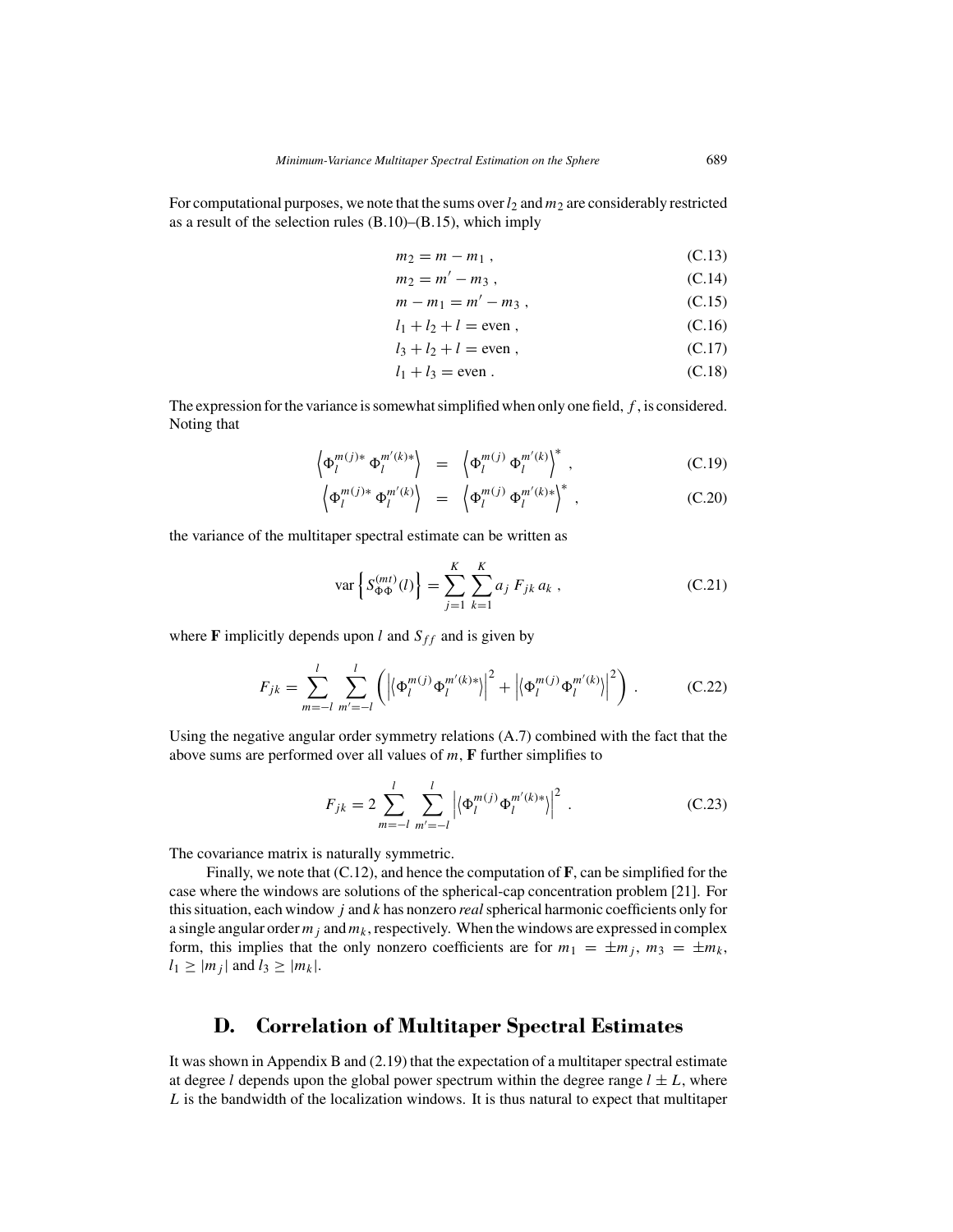spectral estimates separated by less than 2*L* degrees will be partially correlated. Following the methodology presented in Appendix C, this correlation is quantified by the covariance of the two multitaper spectral estimates, which can be shown to equal

$$
cov\left\{S_{\Phi\Gamma}^{(mt)}(l), S_{\Phi\Gamma}^{(mt)}(l')\right\} = \sum_{i=1}^{K} \sum_{j=1}^{K} a_i F_{ij}^{ll'} a_j , \qquad (D.1)
$$

where

$$
F_{ij}^{ll'} = \sum_{m=-l}^{l} \sum_{m'=-l'}^{l'} \left( \text{cov} \left\{ \Phi_l^{m(i)}, \Phi_{l'}^{m'(j)} \right\} \text{cov} \left\{ \Gamma_l^{m(i)*}, \Gamma_{l'}^{m'(j)*} \right\} + \text{cov} \left\{ \Phi_l^{m(i)}, \Gamma_{l'}^{m'(j)*} \right\} \text{cov} \left\{ \Gamma_l^{m(i)*}, \Phi_{l'}^{m'(j)} \right\} \right), \tag{D.2}
$$

and

$$
\text{cov}\left\{\Phi_{l}^{m(i)},\Gamma_{l'}^{m'(j)}\right\} = \left\{\Phi_{l}^{m(i)}\Gamma_{l'}^{m'(j)*}\right\} = \sum_{l_{1}m_{1}}^{L} h_{l_{1}}^{m_{1}(i)} \sum_{l_{3}m_{3}}^{L} h_{l_{3}}^{m_{3}(j)*} \sum_{l_{2}m_{2}}^{\infty} S_{fg}(l_{2})
$$

$$
\times \sqrt{\frac{(2l_{1}+1)(2l_{3}+1)}{(2l+1)(2l'+1)}} C_{l_{1}l_{2}l_{2}}^{l0} C_{l_{3}l_{2}l_{2}}^{l'm} C_{l_{3}m_{3}}^{l'm'} C_{l_{3}m_{3}l_{2}m_{2}}^{l'm'}.
$$
(D.3)

If only cross-power spectra of a single function are being considered, the matrix **F** can be considerably simplified to

$$
F_{ij}^{ll'} = 2 \sum_{m=-l}^{l} \sum_{m'=-l'}^{l'} \left| \left\langle \Phi_l^{m(i)} \Phi_{l'}^{m'(j)*} \right\rangle \right|^2.
$$
 (D.4)

# **Acknowledgements**

We thank two anonymous reviewers for comments that helped clarify portions of this manuscript. Financial support for this work has been provided by the U. S. National Science Foundation under Grants EAR-0710860 and EAR-0105387 awarded to FJS at Princeton University, and by U. K. Natural Environmental Research Council New Investigator Award NE/D521449/1 and Nuffield Foundation Grant for Newly Appointed Lecturers NAL/01087/G to FJS at University College London. Software for performing the computations in this article can be found on the authors' web sites. This is IPGP contribution 2236.

### **References**

- [1] Belleguic, V., Lognonné, P., and Wieczorek, M. A. (2005). Constraints on the Martian lithosphere from gravity and topography data, *J. Geophys. Res.* **110**.
- [2] Blakely, R. J. (1995). *Potential Theory in Gravity and Magnetic Applications,* Cambridge University Press, New York.
- [3] Dahlen, F. A. and Tromp, J. (1998). *Theoretical Global Seismology,* Princeton University Press, Princeton, NJ.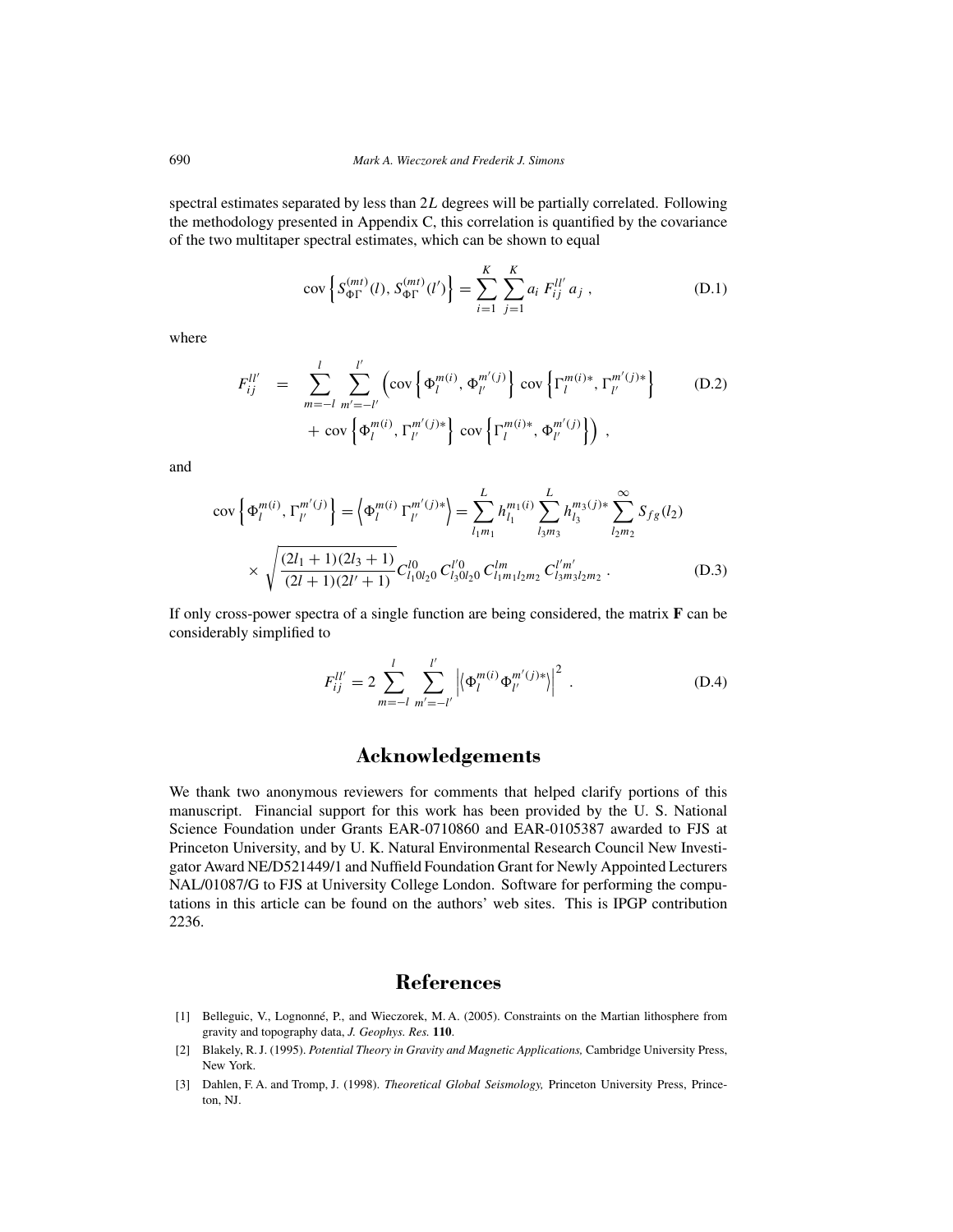- [4] Dahlen, F. A. and Simons, F. J. (2007). Spectral estimation on a sphere in geophysics and cosmology, *Geophys. J. Int.,* submitted manuscript.
- [5] Driscoll, J. R. and Healy, D. M. (1994). Computing Fourier transforms and convolutions on the 2-sphere, *Adv. Appl. Math.* **15**, 202–250.
- [6] Grünbaum, F. A., Longhi, L., and Perlstadt, M. (1982). Differential operators commuting with finite convolution integral operators: Some non-abelian examples, *SIAM, J. Appl. Math.* **42**, 941–955.
- [7] Han, S.-C. and Simons, F. J. (2007). Spatiospectral localization of global geopotential fields from GRACE reveals the coseismic gravity change due to the 2004 Sumatra-Andaman earthquake, *J. Geophys. Res.,* in press.
- [8] Hansen, F. K., Górski, K. M., and Hivon, E. (2002). Gabor transforms on the sphere with applications to CMB power spectrum estimation, *Mon. Not. R. Astron. Soc.* **336**, 1304–1328.
- [9] Hinshaw, G., Nolta, M. R., Bennett, C. L., Bean, R., Doré, O., Greason, M. R., Halpern, M., Hill, R. S., Jarosik, N., Kogut, A., Komatsu, E., Limon, M., Odegard, N., Meyer, S. S., Page, L., Peiris, H. V., Spergel, D. N., Tucker, G. S., Verde, L., Weiland, J. L., Wollack, E., and Wright, E. L. (2006). Three-year Wilkinson Microwave Anisotropy Probe (WMAP) observations: Temperature analysis, arXiv, astro-ph/0603451.
- [10] Hivon, E., Górski, K. M., Netterfield, C. B., Crill, B. P., Prunet, S., and Hansen, F. (2002). MASTER of the Cosmic Microwave Background anisotropy power spectrum: A fast method for statistical analysis of large and complex Cosmic Microwave Background data sets, *Astroph. J.* **567**, 2–17.
- [11] Holmes, S. A. and Featherstone, W. E. (2002). A unified approach to the Clenshaw summation and the recursive computation of very high degree and order normalised associated Legendre functions, *J. Geod.* **76**, 279–299.
- [12] Kaula, W. M. (1967). Theory of statistical analysis of data distributed over a sphere, *Rev. Geophys.* **5**, 83–107.
- [13] Lawson, C. L. and Hanson, R. J. (1995). Solving least squares problems, *Classics Appl. Math. SIAM* **15**.
- [14] Luscombe, J. J. and Luban, M. (1998). Simplified recursive algorithm for Wigner 3*j* and 6*j* symbols, *Phys. Rev. E* **57**, 7274–7277.
- [15] McCoy, E. J., Walden, A. T., and Percival, D. B. (1998). Multitaper spectral estimation of power law processes, *IEEE Trans. Signal Proc.* **46**, 655–688.
- [16] McGovern, P. J., Solomon, S. C., Smith, D. E., Zuber, M. T., Simons, M., Wieczorek, M. A., Phillips, R. J., Neumann, G. A., Aharonson, O., and Head, J. W. (2002). Localized gravity/topography admittance and correlation spectra on Mars: Implications for regional and global evolution, *J. Geophys. Res.* **107**, 5136.
- [17] Peebles, P. J. E. (1973). Statistical analysis of catalogs of extragalactic objects, I. Theory, *Astroph. J.* **185**, 413–440.
- [18] Percival, D. B. and Walden, A. T. (1993). *Spectral Analysis for Physical Applications, Multitaper and Conventional Univariate Techniques,* Cambridge University Press.
- [19] Schulten, K. and Gordon, R. G. (1975). Exact recursive evaluation of 3*j* -coefficients and 6*j* -coefficients for quantum-mechanical coupling of angular momenta, *J. Math. Phys.* **16**, 1961–1970.
- [20] Simons, F. J. and Dahlen, F. A. (2006). Spherical Slepian functions and the polar gap in geodesy, *Geophys. J. Int.* **166**, 1039–1061.
- [21] Simons, F. J., Dahlen, F. A., and Wieczorek, M. A. (2006). Spatiospectral localization on the sphere, *SIAM Rev.* **48**, 504–536.
- [22] Simons, M., Solomon, S. C., and Hager, B. H. (1997). Localization of gravity and topography: Constraints on the tectonics and mantle dynamics of Venus, *Geophys. J. Int.* **131**, 24–44.
- [23] Slepian, D. and Pollak, H. O. (1960). Prolate spheroidal wave functions, Fourier analysis and uncertainty — I, *Bell Syst. Tech. J.* **40**, 43–63.
- [24] Slepian, D. (1983). Some comments on Fourier-analysis, uncertainty and modeling, *SIAM Rev.* **25**, 379–393.
- [25] Spergel, D. N., Bean, R., Doré, O., Nolta, M. R., Bennett, C. L., Hinshaw, G., Jarosik, N., Komatsu, E., Page, L., Peiris, H. V., Verde, L., Barnes, C., Halpern, M., Hill, R. S., Kogut, A., Limon, M., Meyer, S. S., Odegard, N., Tucker, G. S., Weiland, J. L., Wollack, E., and Wright, E. L. (2006). Wilkinson Microwave Anisotropy Probe (WMAP) three year results: Implications for cosmology, arXiv, astro-ph/0603449.
- [26] Thomson, D. J. (1982). Spectrum estimation and harmonic analysis, *Proc. IEEE* **70**, 1055–1096.
- [27] Varshalovich, D. A., Moskalev, A. N., and Khersonskii, V. K. (1988). Quantum theory of angular momentum, *World Scientific,* Singapore.